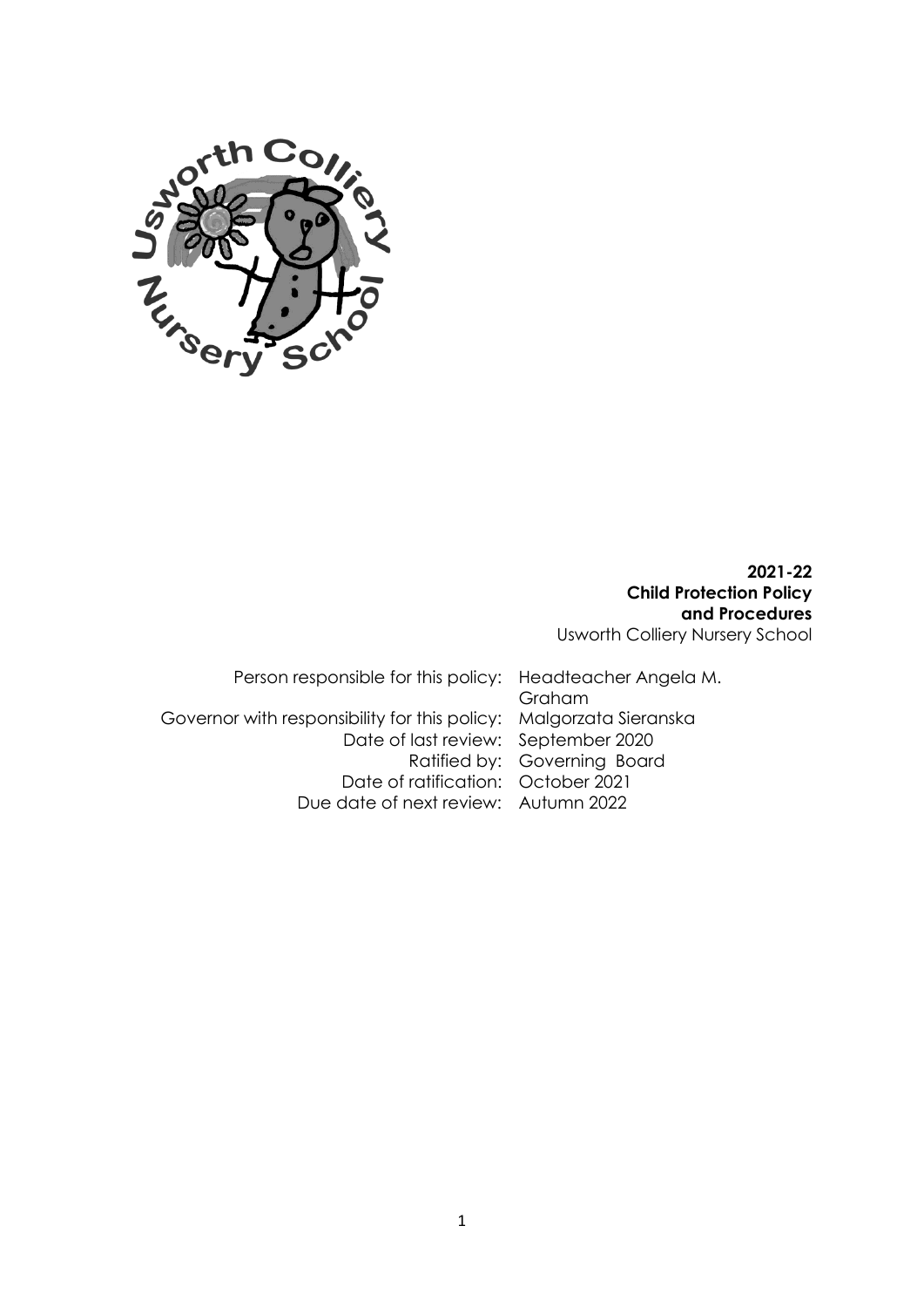# Contents

| Children who harm other children (Child-on-child or peer-on-peer abuse) 15 |  |
|----------------------------------------------------------------------------|--|
| Actions to take in relation to sexual violence and sexual harassment16     |  |
|                                                                            |  |
|                                                                            |  |
|                                                                            |  |
|                                                                            |  |
|                                                                            |  |
|                                                                            |  |
|                                                                            |  |
|                                                                            |  |
|                                                                            |  |
|                                                                            |  |
|                                                                            |  |
|                                                                            |  |
|                                                                            |  |
|                                                                            |  |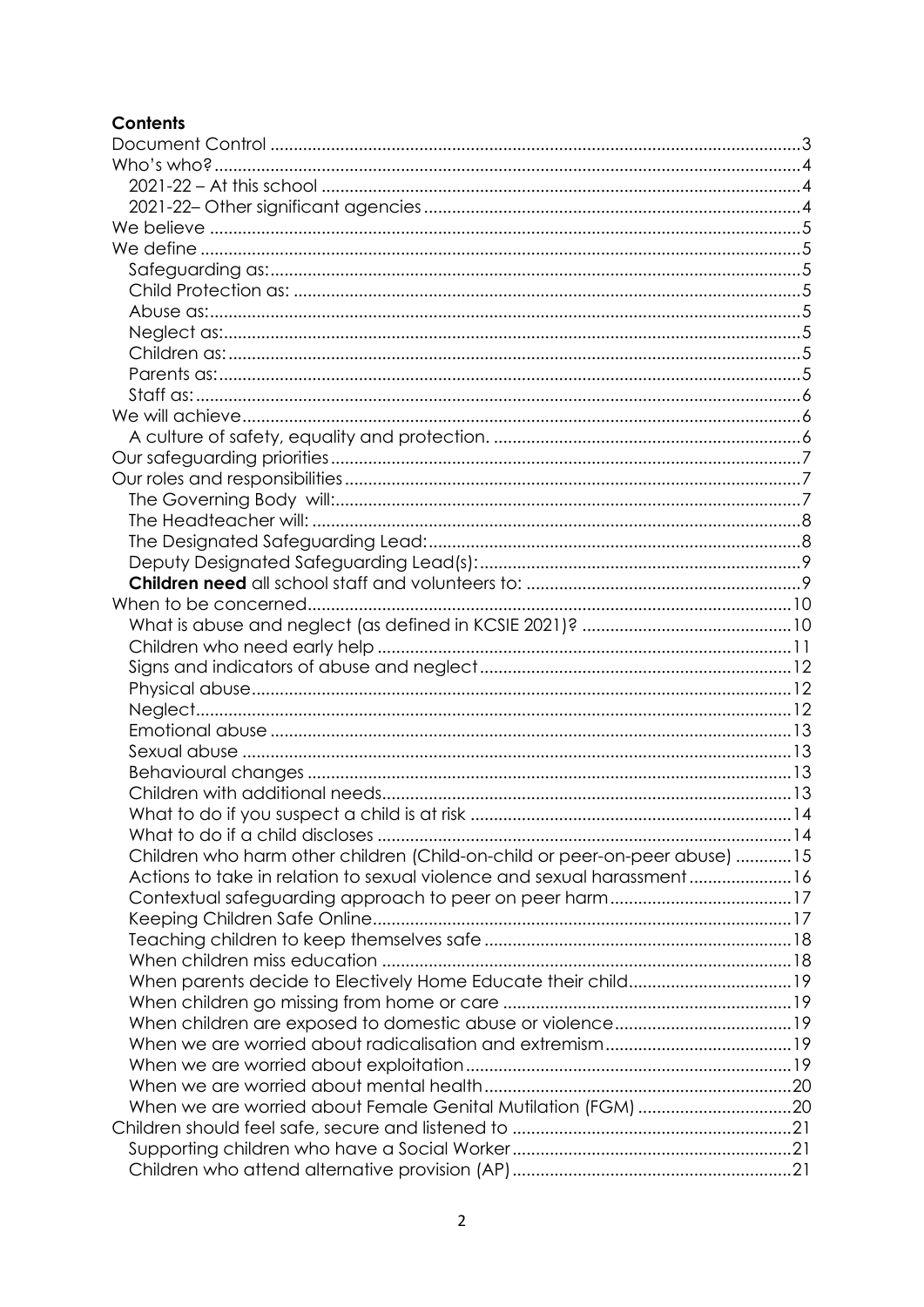| .21 |
|-----|
|     |
|     |
|     |
|     |
|     |
|     |
|     |
|     |
|     |
|     |
|     |
|     |
|     |
|     |
|     |
|     |
|     |
|     |
| 27  |

# <span id="page-2-0"></span>**Document Control**

| Date changes | <b>Changes Made</b> | Details of substantive changes           |
|--------------|---------------------|------------------------------------------|
| made         | bv                  |                                          |
| August 2021  | TFC-SIO             | Updated inline with legislative updates. |
|              |                     |                                          |
|              |                     |                                          |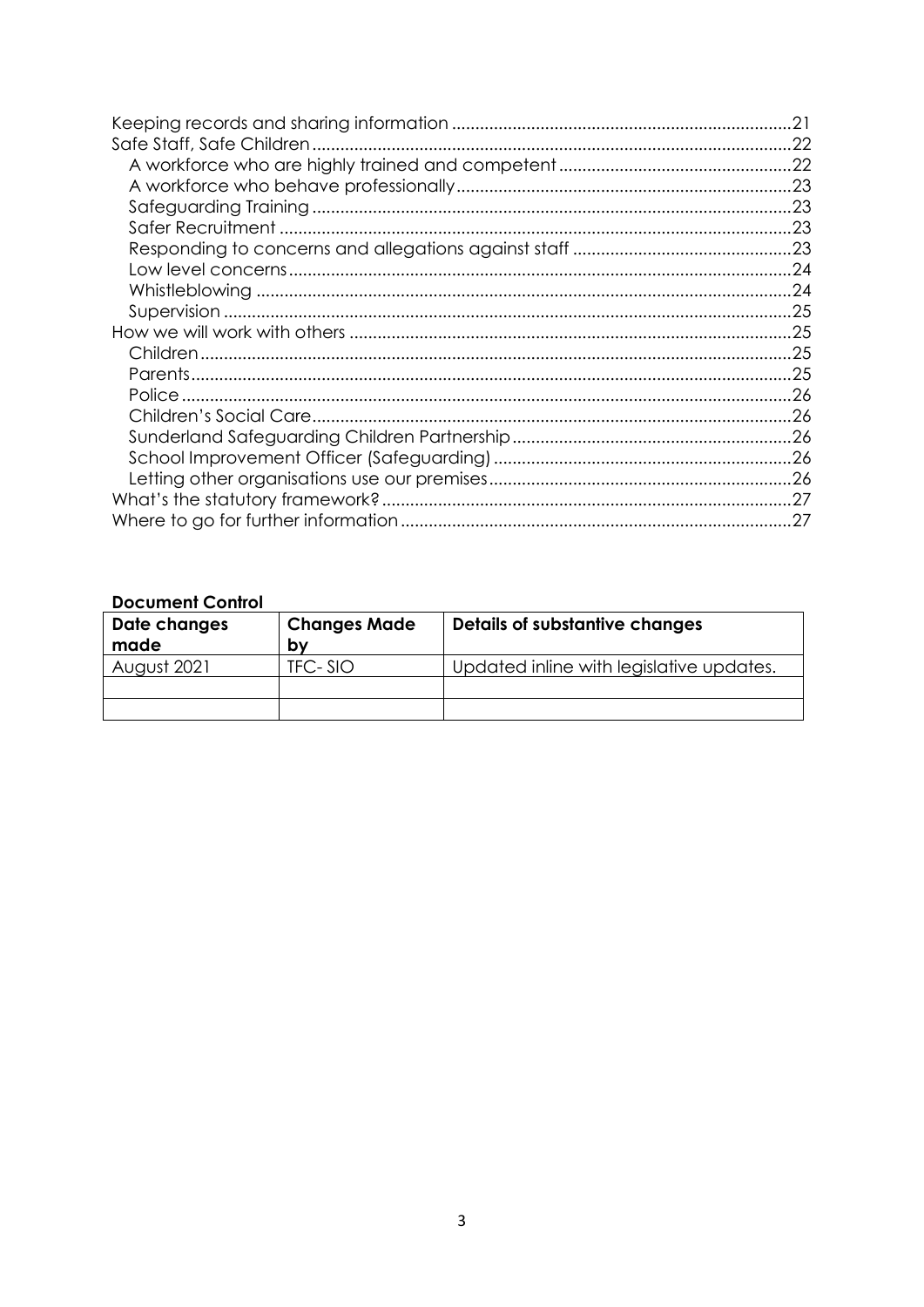#### <span id="page-3-0"></span>**Who's who?**

The following people are responsible for child protection and safeguarding at their roles and responsibilities are identified throughout this policy.

| Role                      | <b>Name</b>            | <b>Contact details</b> |  |
|---------------------------|------------------------|------------------------|--|
| Headteacher               | ANGELA M. GRAHAM       | 01914167700            |  |
|                           |                        |                        |  |
| <b>Chair of Governors</b> | <b>MALGORZATA</b>      | 01914167700            |  |
|                           | <b>SIREANSKA</b>       |                        |  |
| Designated                | ANGELA M. GRAHAM       | 01914167700            |  |
| Safeguarding Lead         |                        |                        |  |
| Deputy Designated         | <b>LINDSAY GUTHRIE</b> | 01914167700            |  |
| Safeguarding Lead(s)      |                        |                        |  |
| Link Governor for         | MALGORZATA             | 01914167700            |  |
| Safeguarding              | <b>SIRENASKA</b>       |                        |  |
| Designated Teacher        | ANGELA M. GRAHAM       | 01914167700            |  |
| for LAC and PLAC          |                        |                        |  |
| Senior Mental Health      | <b>LINDSAY GUTHRIE</b> | 01914167700            |  |
| Lead                      |                        |                        |  |
| Prevent SPOC              | ANGELA M. GRAHAM       | 01914167700            |  |
| (School)                  |                        |                        |  |
|                           |                        |                        |  |

<span id="page-3-1"></span>

| 2021-22 - Usworth Colliery Nursery School |  |
|-------------------------------------------|--|
|-------------------------------------------|--|

#### <span id="page-3-2"></span>2021-22– Other significant agencies

| Role                      | <b>Name</b>                   | <b>Contact details</b> |
|---------------------------|-------------------------------|------------------------|
| Children's Social         | Integrated Contact            | 0191 520 5560          |
| Care                      | and Referral Team             |                        |
| <b>Early Help</b>         | <b>Early Help Allocations</b> | 0191 561 4084          |
|                           | and Advice Team               |                        |
| Your Locality Child       | Coalfields                    | 0191 561 6635          |
| <b>Protection Team</b>    | <b>North</b>                  | 0191 561 7088          |
|                           | Central                       | 0191 561 7129          |
|                           | Washington                    | 0191 561 3147          |
| <b>Designated Officer</b> | Danielle Rose                 | 0191 561 7198          |
| (formerly LADO)           |                               | 0191 561 3901          |
| <b>PREVENT Co-</b>        | Paula Steel                   | 0191 520 5560          |
| Ordinator (TfC)           |                               |                        |
| School Improvement        | Ronnie Lynn                   | 07557 801 273          |
| Officer                   |                               |                        |
| (Safeguarding)            |                               |                        |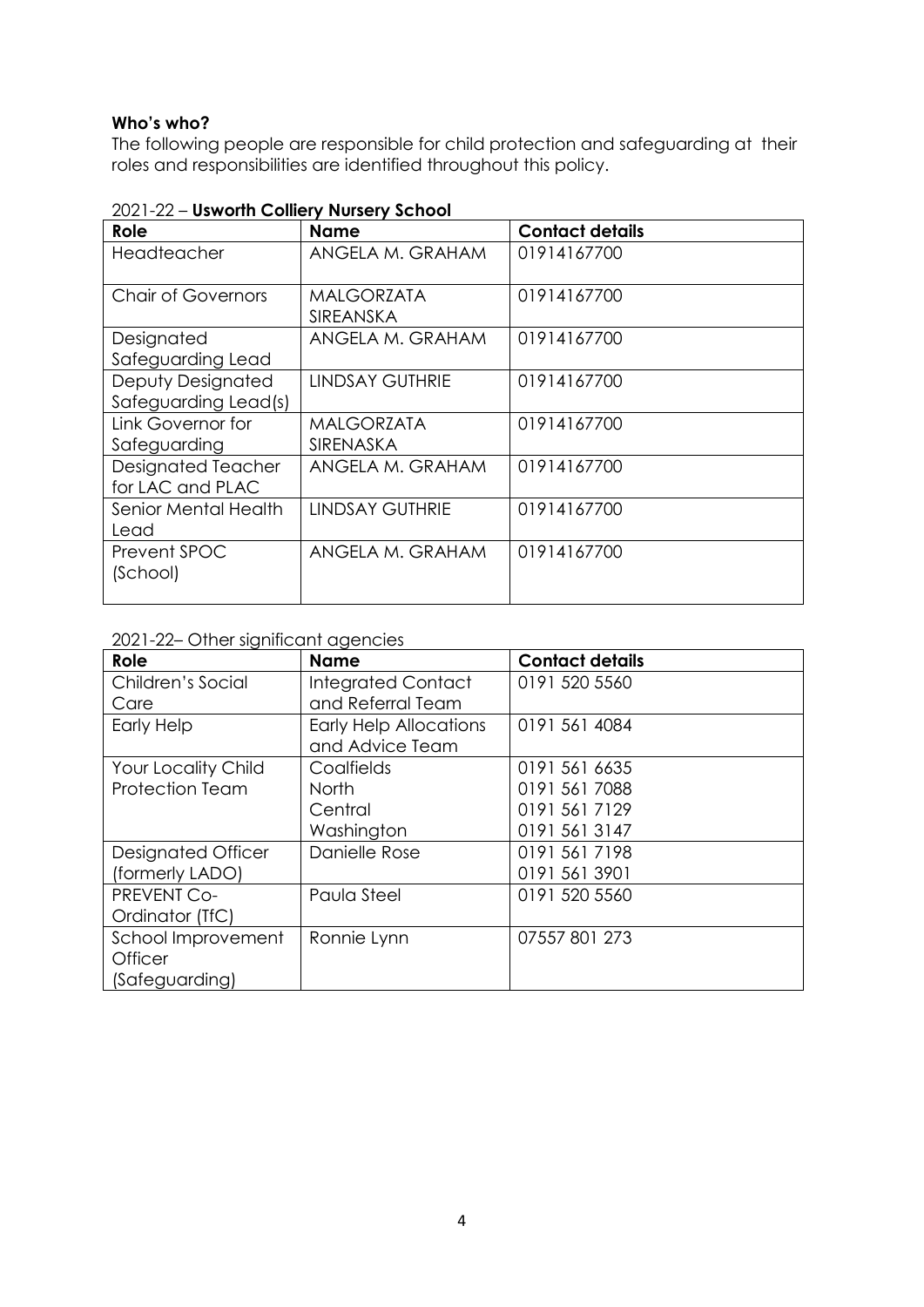#### <span id="page-4-0"></span>**We believe**

**At Usworth Colliery Nursery School ('the school') we are committed to safeguarding and promoting the welfare of all children. Safeguarding and promoting the welfare of children is everyone's responsibility. Everyone who comes into contact with children and families has a role to play.**

**The purpose of this policy statement is:** 

- **to protect children from harm and promote their welfare – children who feel safe can achieve more.**
- **to provide governors, staff, children and their families with the overarching principals and our approach to keeping children safe.**
- **to support our understanding and implementation of Keeping Children Safe in Education 2021.**

**We are clear that the welfare of all children is paramount regardless of age, gender, culture, language, race, ability, sexual identity, or religion.** 

**We are committed to ensuring all of our practices are child-centred. This means, at all times, we act in the best interests of our children.** 

**This policy applies to anyone working on behalf of the school including those commissioned to deliver services on the school's behalf, peripatetic and supply staff and student placements.**

**We take our responsibility to keep children safe seriously.** 

#### <span id="page-4-1"></span>**We define**

<span id="page-4-2"></span>Safeguarding as:

- protecting children from maltreatment.
- preventing impairment of children's mental and physical health or development.
- ensuring that children grow up in circumstances consistent with the provision of safe and effective care.
- taking action to enable all children to have the best outcomes.

 "Safeguarding is not just about protecting children from deliberate harm. It includes a wide range of issues relating to pupil's welfare, health and safety." (Inspecting safeguarding in early years, education and skills, Ofsted, September 2019) Child Protection as:

<span id="page-4-3"></span> Processes undertaken to protect children who have bene identified as suffering or being at risk of suffering significant harm. (Section 47 of the Children's Act 1989)

<span id="page-4-4"></span>Abuse as:

 A form of maltreatment involving causing harm or failing to protect a child from harm.

<span id="page-4-5"></span>Nealect as:

 The persistent failure to meet a child's basic physical and/or psychological needs, likely to result in the serious impairment of the child's health or development.

<span id="page-4-6"></span>Children as:

Everyone under the age of 18.

<span id="page-4-7"></span>Parents as:

 Adults in a parenting role e.g. birth parents, stepparents, foster carers, adoptive parents.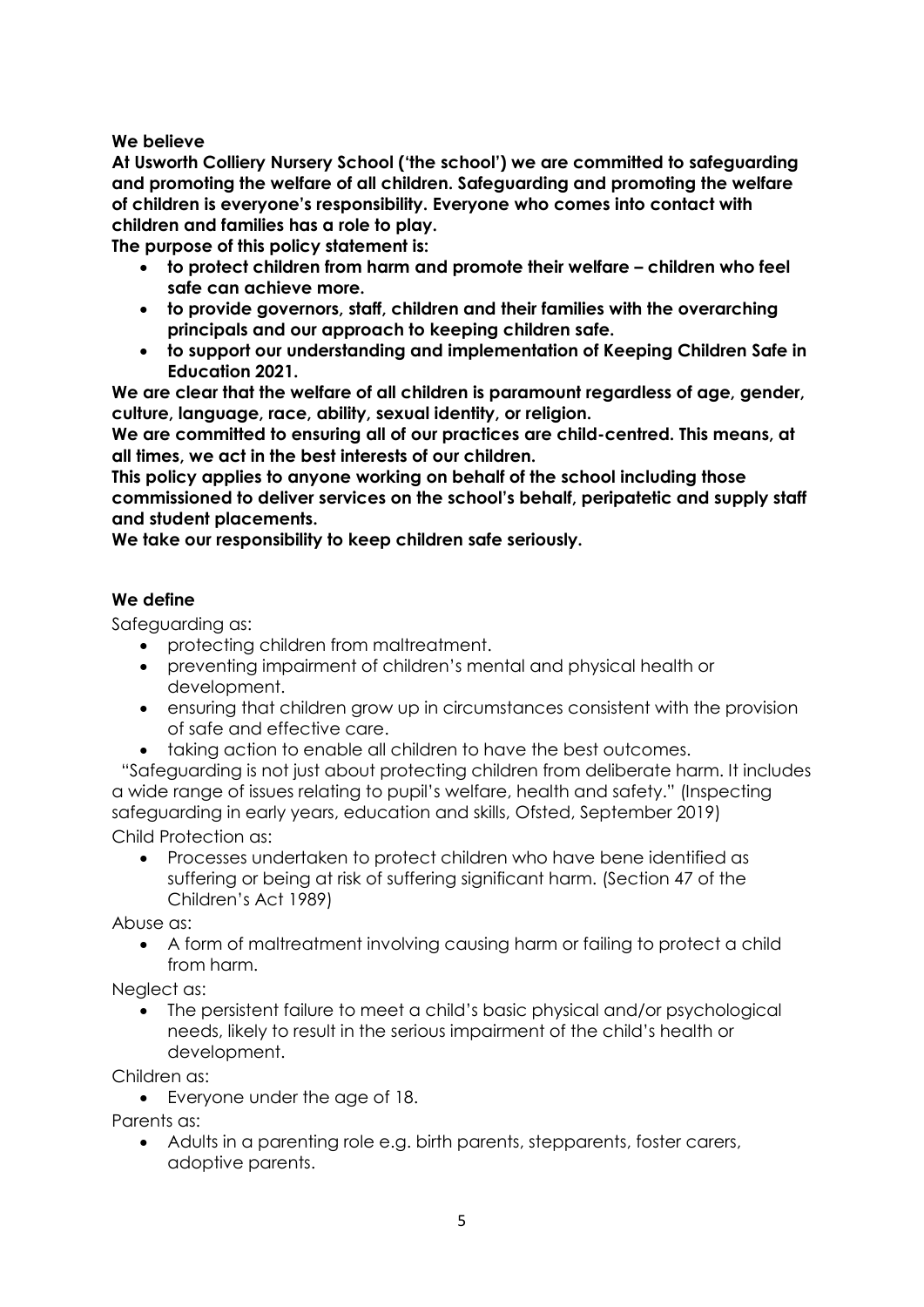<span id="page-5-0"></span>Staff as:

 All staff onsite including ancillary, peripatetic, supply, self-employed, contractors, volunteers, students, governors, and trustees.

# <span id="page-5-1"></span>**We will achieve**

<span id="page-5-2"></span>A culture of safety, equality and protection.

We will do this by:

- Recognising that all children have the right to grow up free from abuse and harm.
- Having conversations with and listening to children and families as early as possible.
- Empowering our families, recognise their strengths and support them to build resilience.
- Promoting joint working with parents and carers in the interest of children's welfare.
- Ensuring victims of harm are never given the impression that they are creating a problem by reporting abuse, sexual harassment or violence.
- Following safe recruitment procedures to ensure that staff are carefully selected, vetted and have the relevant qualifications and experience.
- Ensuring that all staff are aware of and accept responsibility for helping to prevent the abuse of children.
- Having a Designated Safeguarding Lead (DSL) on our Senior Leadership Team (SLT) who takes ultimate responsibility for children's protection, safety and well-being.
- Supporting all staff to identify concerns and inform the Designated Safeguarding Lead.
- Responding quickly and appropriately to all suspicions or allegations of abuse using Sunderland SSCP [Threshold Guidance.](https://www.togetherforchildren.org.uk/sites/default/files/2018-11/SSCB%20Multi%20Agency%20Guide%20to%20Our%20Thresholds%20of%20Need%20V4%2019.11.18%20final_0.pdf)
- Providing parents, carers and children with the opportunity to voice any concerns they may have. This includes having knowledge of, and ensuring children have access to their preferred methods of communication and that staff are trained in a variety of communication tools.
- Adopting positive behaviour management strategies.
- Regularly reviewing the effectiveness of the school's Child Protection Policy and Procedures, including this policy.
- Working in partnership with external organisations and professionals to ensure that children are protected.
- Creating a culture of learning and reflection by reviewing what we do well, what we could do better and what we can learn from any "near misses."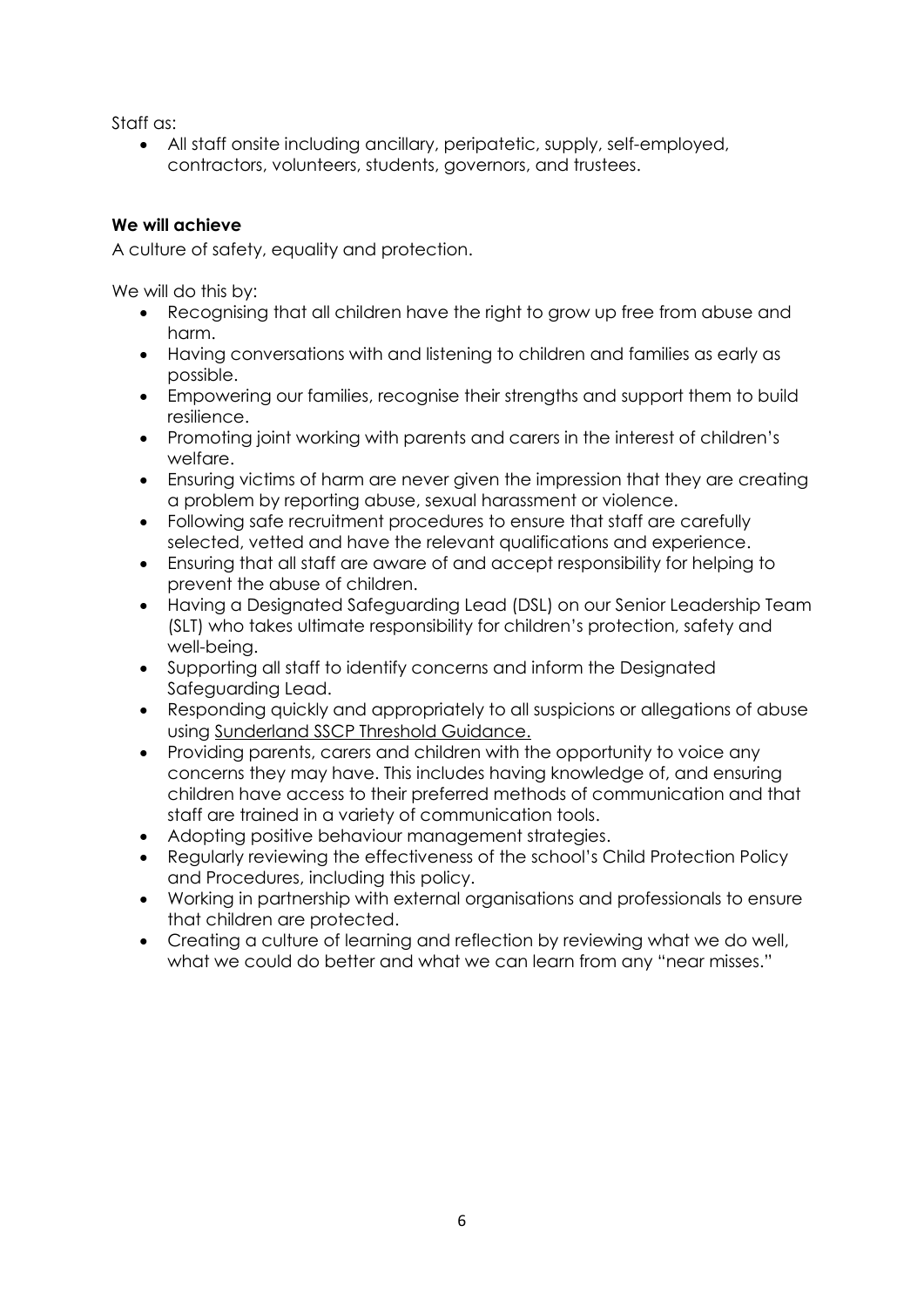# <span id="page-6-0"></span>**Our safeguarding priorities**

We firmly believe all safeguarding issues are significant and each issue will be dealt with using the same rigor and tenacity. We have highlighted the following issues are a priority for **Usworth Colliery Nursery School**

Insert here no more than 3 priorities. You may want to use your own knowledge of the school and the community or you may want to contact School Improvement Officer (Safeguarding) to discuss the city-wide priorities. Examples:

- Domestic abuse due to high levels of domestic abuse in Sunderland, and the large number of Operation Encompass notifications we receive, it's important that we work closely with Operation Encompass and the Next Steps team, teaching children about appropriate relationships and offering discreet support to victims/those who experience domestic abuse.
- Neglect due to the large numbers of referrals we submitted in 2019/20 due to neglect, offering Early Help to families at the right time and working with partners such as the local foodbank we will support families before they reach crisis point.

# <span id="page-6-1"></span>**Our roles and responsibilities**

Everyone who works with children has a responsibility for keeping them safe. No single practitioner can have a full picture of a child's needs and circumstances and, if children and families are to receive the right help at the right time, everyone who comes into contact with them has a role to play in identifying concerns, sharing information and taking prompt action.' (Working Together to Safeguard Children 2018)

Roles and responsibilities are further detailed in Keeping Children Safe in Education (2021.)

#### <span id="page-6-2"></span>The Governing Body will:

The whole Governing Body will ensure they facilitate a whole school approach to safeguarding where safeguarding and child protection are at the forefront and underpin all aspects of policy and process development with the best interests of children at heart. They will do this by:

- Ensuring the school meets its statutory obligations to keep children safe including ensuring policies and procedures are in place to manage safeguarding concerns and allegations against staff.
- Appointing a governor/senior board level member to take overall responsibility for safeguarding and act as a link between the Governing Body, Headteacher and Designated Safeguarding Lead.
- Ensuring the Designated Safeguarding Lead (DSL) has the appropriate level of authority, additional time, funding, training, resources and supervision to be effective in their role
- Reading and understand KCSIE 2021 and ensure all staff do the same.
- Ensure all staff read Section 1 and Annexe B.
- Ensure all governors read Annexe A.
- Ensuring children are kept safe online we will do this by ensuring we have the appropriate filtering and monitoring in place. Ensure that the training and learning for the school community is robust and effective.
- Ensuring that pupils are taught about safeguarding on the curriculum including online safety in compliance with statutory guidance [Relationships](https://www.gov.uk/government/publications/relationships-education-relationships-and-sex-education-rse-and-health-education)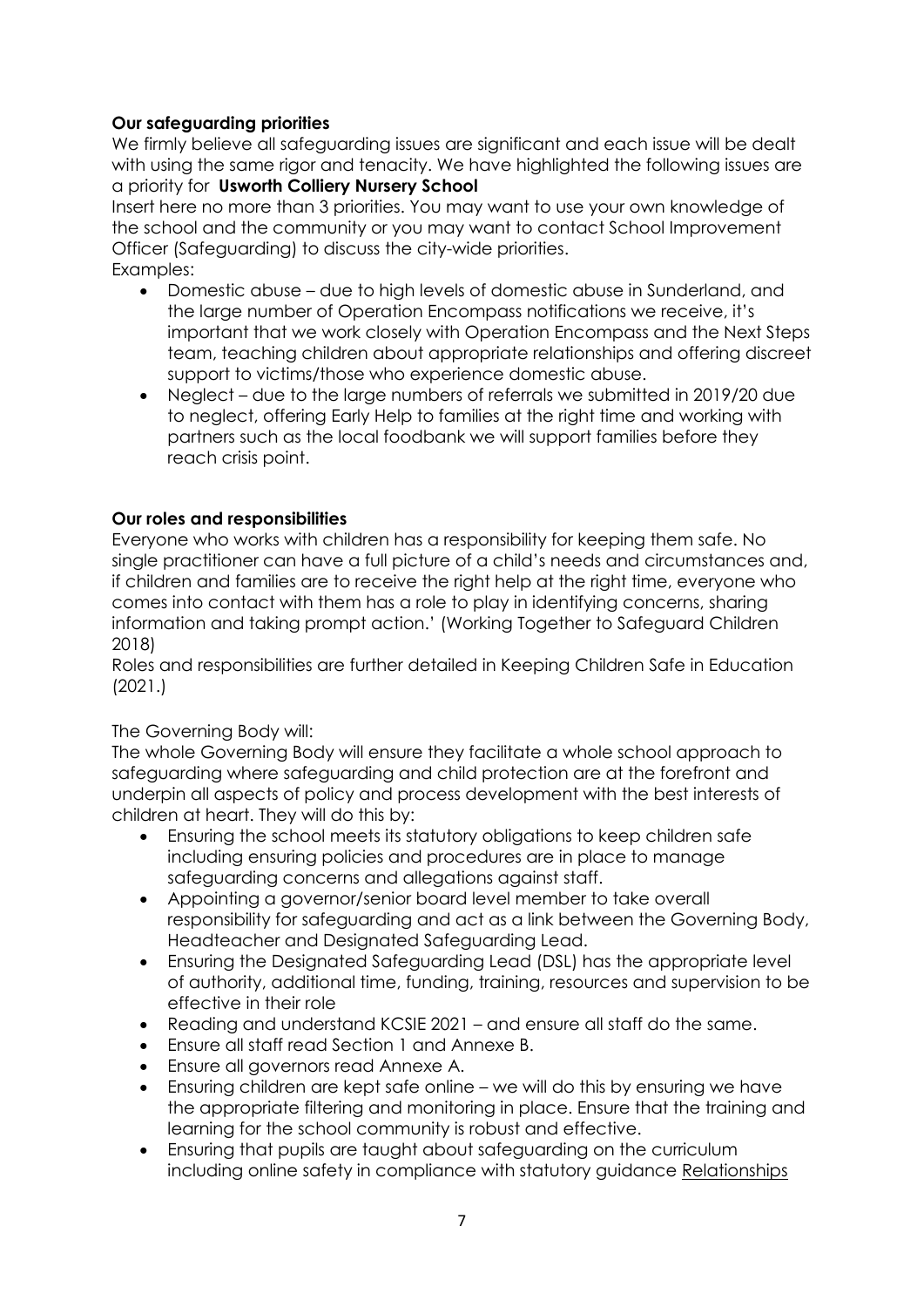[and sex education \(RSE\) and health education -](https://www.gov.uk/government/publications/relationships-education-relationships-and-sex-education-rse-and-health-education) GOV.UK (www.gov.uk) and [Early years foundation stage \(EYFS\) statutory framework -](https://www.gov.uk/government/publications/early-years-foundation-stage-framework--2) GOV.UK [\(www.gov.uk\)](https://www.gov.uk/government/publications/early-years-foundation-stage-framework--2)

- Ensuring teachers, including supply teachers, other staff, volunteers, and contractors have appropriate checks carried out in line with statutory guidance Keeping Children Safe In Education (2021, Part 3).
- Ensuring there are procedures in place to manage safeguarding concerns or allegations against teachers, including supply teachers, other staff, volunteers, and contractors who may not be suitable to work with or pose a risk to pupils, this includes having a process to manage low level concerns.
- Ensuring that systems are in place for pupils to effectively share a concern about a safeguarding issue they are experiencing, express their views and give feedback.
- Ensuring that the setting has systems in place to prevent, identify and respond to peer on peer harm (including sexual abuse and sexual harassment) and mental health concerns, and review the effectiveness of the setting's online safety practices.
- Appointing a designated teacher to promote the educational achievement for children in care and other care arrangements.

<span id="page-7-0"></span>The Headteacher will:

- Ensure this policy and all other related policies are reflective of the school, fully understood and applied by all staff.
- Ensure the DSL and any deputies have appropriate time, funding, training, resources and supervision to be effective in their role.
- Ensure any allegations against staff are dealt with promptly and thoroughly and will liaise with the Designated Officer (DO) where appropriate.
- Inform Together for Children of any changes to the Designated Safeguarding Lead and deputies.

<span id="page-7-1"></span>The Designated Safeguarding Lead:

Duties are further outlined in Keeping Children Safe in Education (2021, Annex C.)

- Is a member of the Senior Leadership Team and takes lead responsibility for safeguarding and child protection (including online safety) at this school.
- Is able to provide support and advice to all school staff in relation to child welfare and protection matters.
- Is able to take part in Strategy Meetings, Child Protection Conferences and other inter-agency meetings.
- Will ensure all concerns, discussions and decisions made and the reasons for those decisions are recorded in writing. <<STATE YOUR CURRENT PROCEDURE E.G CPOMS>>
- Will undertake training to ensure they have the appropriate skills and knowledge to undertake this role. This will include Experienced DSL training delivered every two years but will also ensure they attend training at least annually.
- Will keep up to date with the latest information through newsletters, briefings, conferences and other meetings and will share relevant learning with other staff.

For a full list of the DSL's responsibility, please see Annex C - Role of the designated safeguarding lead in KCSIE 2021. Here's a summary of some of the DSL's responsibility: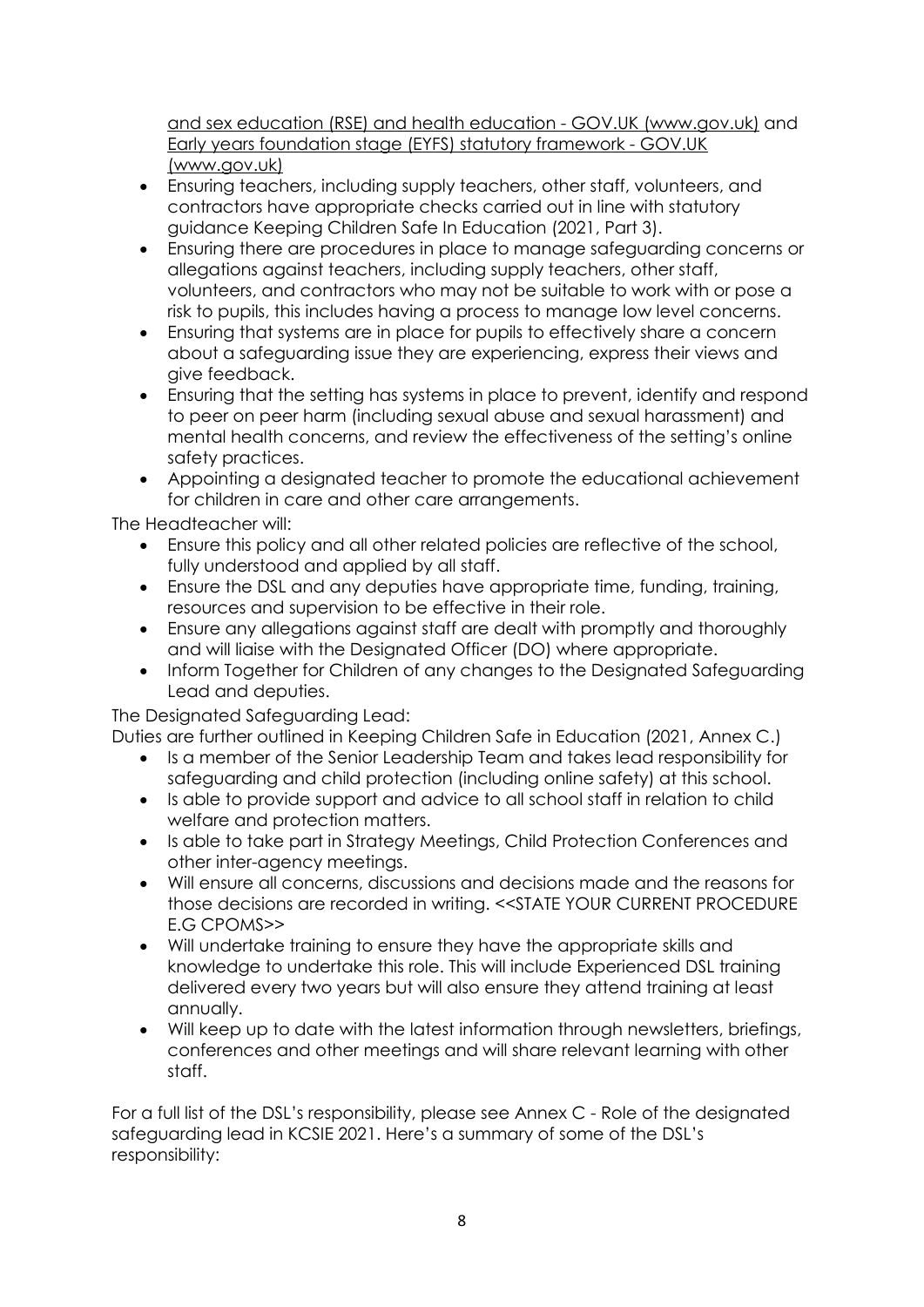- o Ensure cases of suspected abuse are referred to Children's Social Care.
- o Support staff to make referrals to Children's Social Care.
- o Refer cases to the Channel / PREVENT programme where there are concerns for radicalisation.
- o Refer cases where a member of staff has left due to risk/harm to children to the Disclosure and Barring Service.
- o Act as a single point of contact for the three safeguarding partners (Police, Health and Local Authority/Together for Children).
- o Keep the Headteacher informed of any issues especially those open to Section 47enquiries.
- o Liaise with the 'case manager' and Designated Officer (DO) for child protection concerns involving a member of staff.
- o Liaise with all staff on matters of safety and safeguarding and maintain a good working relationship with those staff.
- o Develop and maintain a good working relationship with Locality Team Managers, EHAAT and other staff from Together for Children.
- o Act as a source of support, advice and expertise for all staff.
- o Ensure all staff know how to make a referral including to Early Help.
- o Work closely with other professionals involved with individual children.
- o Maintain an up to date list of those pupils who are vulnerable and / or open to multi-agency working.
- o Ensure all staff have read and understood Keeping Children Safe in Education (2021) and have had the appropriate safeguarding training.
- o Provide termly updates to the Governing Body on safeguarding.
- o Undertake an annual audit of safeguarding compliance and lead on the SSCP Sec 157/175 Audit ensuring it's submitted on time.

It is not the Designated Safeguarding Leads role to investigate or decide if a child has been abused. It is the DSL's role to refer suspected abuse to Children's Social Care and/or the Police.

<span id="page-8-0"></span>Deputy Desianated Safeguarding Lead(s):

- Are trained to the same standard as the DSL which enables them to undertake this role.
- Deputises for the Designated Safeguarding Lead but cannot take lead responsibility for safeguarding – that's the DSL's role.
- Can attend Strategy Meetings, Child Protection Conferences and other interagency meetings on behalf of the DSL.

<span id="page-8-1"></span>**Children need** all school staff and volunteers to:

- All staff will read and understand Part 1 of statutory guidance Keeping Children Safe in Education (2021). Those working directly with children will also read Annex B.
- In addition to this all staff will be aware of the systems in place which support safeguarding including reading this Safeguarding/Child Protection Policy; the Behaviour Policy; the Staff Behaviour Policy (code of conduct); safeguarding response to children who go missing from education; the role of the Designated Safeguarding Lead (DSL) and how to respond to peeron-peer abuse.
- Know who and how to contact the DSL and any deputies, the Chair of Governors and the Governor responsible for safeguarding.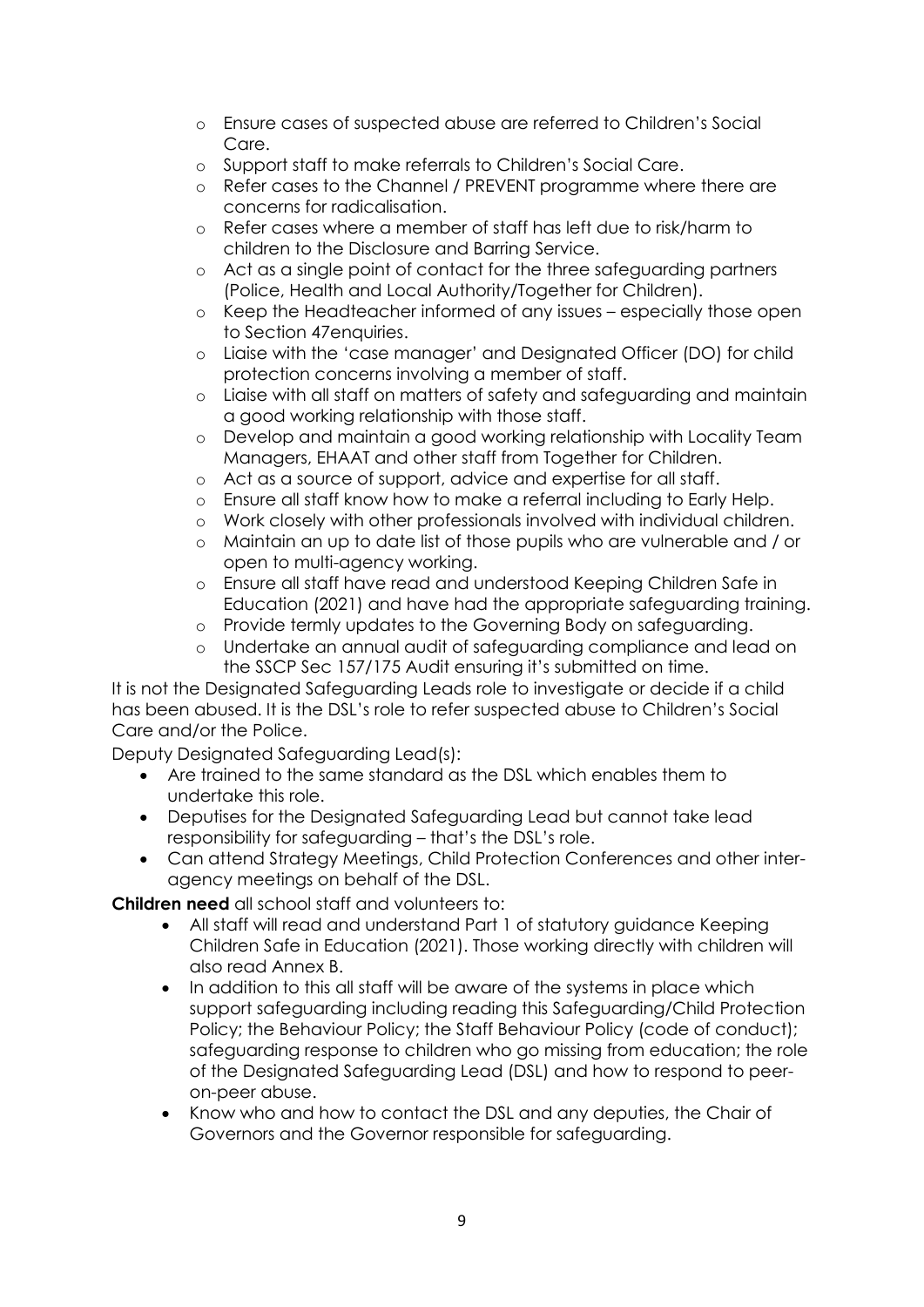- All staff will be able to identify vulnerable pupils and take action to keep them safe. Information or concerns about pupils will be shared with the DSL where it includes those:
	- who may need a social worker and may be experiencing abuse or neglect.
	- may require mental health support.
	- may benefit from early help.
	- where there is a radicalisation concern.
	- where a crime may have been committed.
- Be clear as to the setting's policy and procedures about peer on peer abuse, children missing education and those requiring mental health support, and the impact of technology in relation to online safety.
- Be involved where appropriate, in the implementation of individual plans to further safeguard vulnerable pupils and understand their academic progress and attainment and maintain a culture of high aspirations for this cohort.
- Record concerns appropriately and in a timely manner by using the school's safeguarding systems.
- To be aware of the need to raise to the senior leadership team any concerns they have about safeguarding practices within the school.

This means that all staff and volunteers will:

- Create a culture of safety, equality and protection.
- Provide a safe environment for children to learn.
- Identify children who may need additional help / early help.
- Identify children who are experiencing or at risk of experiencing abuse or neglect and if you're not sure, speak to the DSL.
- Provide appropriate help and support to children at the right time.
- Share all safeguarding concerns with the DSL and record the concern <<STATE YOUR CURRENT PROCEDURE E.G CPOMS>>
- Take appropriate action when they are concerned about unsafe practice or have concerns about a member of staff's behaviour.
- Always think **"it could happen here".**
- Always listen to the child and act in their best interests.
- Maintain confidentiality where necessary but understand this should not be a reason to prevent sharing information with the DSL.
- Never promise a child confidentiality.
- Read, understand and adhere to Safer Working Practice for Adults who work with Children and Young People in Education Settings (2020).
- Know how to make a referral to Children's Social Care and Early Help directly, if required.

#### <span id="page-9-0"></span>**When to be concerned**

All staff should be aware of the definitions, signs and indicators of abuse. Abuse and neglect is often a complex issue. Often abuse, signs and indicators will crossover and interlink. Concerns for children may arise in many different situations – it's important that if you notice something, you check it out and share it. **NOTICE. CHECK. SHARE.**

<span id="page-9-1"></span>What is abuse and neglect (as defined in KCSIE 2021)?

**Abuse is** a form of maltreatment of a child. Somebody may abuse or neglect a child by inflicting harm or by failing to act to prevent harm. Children may be abused in a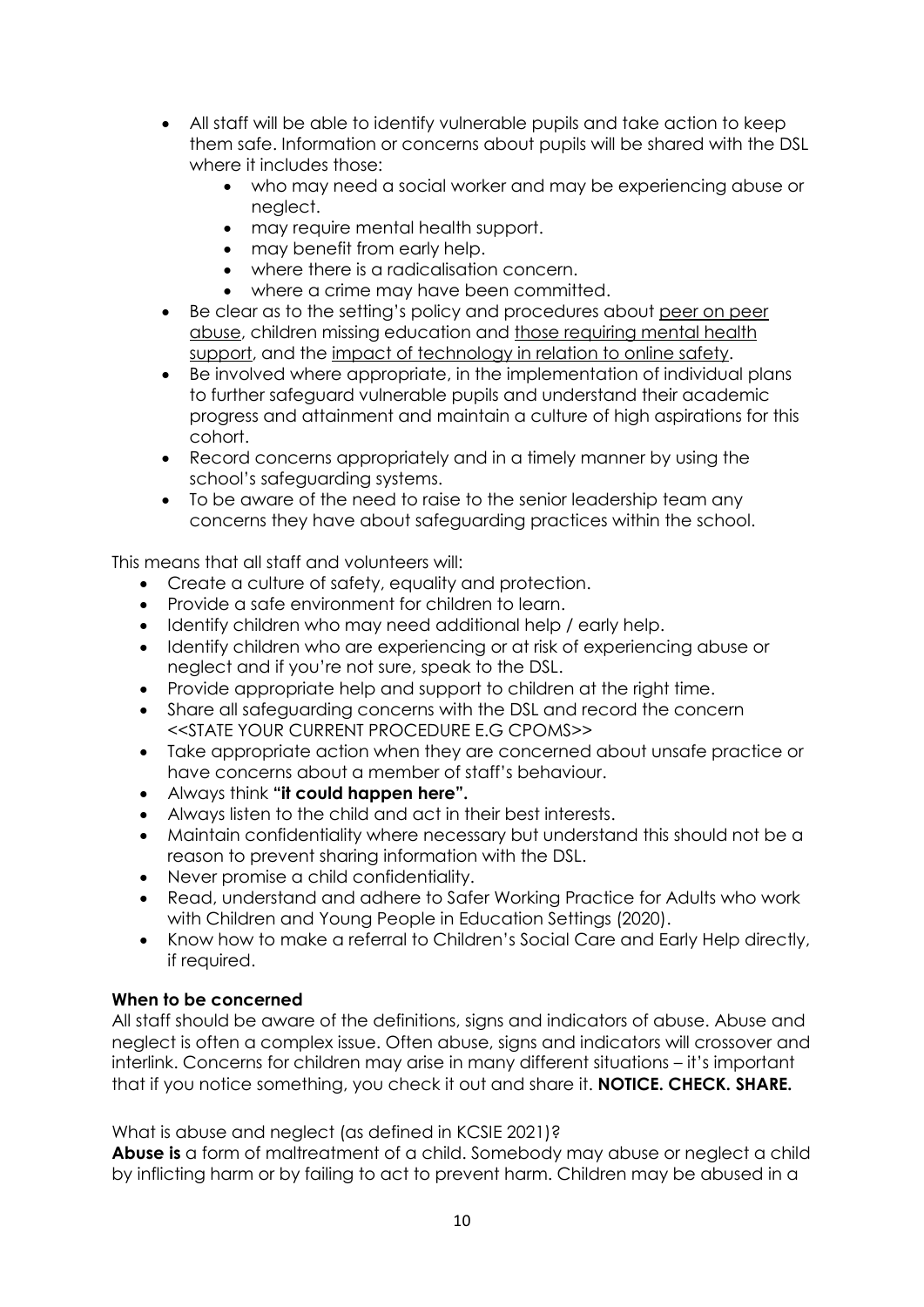family or in an institutional or community setting by those known to them or, more rarely, by others. Abuse can take place wholly online, or technology may be used to facilitate offline abuse. Children may be abused by an adult or adults or by another child or children.

**Physical abuse is** a form of abuse which may involve hitting, shaking, throwing, poisoning, burning or scalding, drowning, suffocating or otherwise causing physical harm to a child. Physical harm may also be caused when a parent or carer fabricates the symptoms of, or deliberately induces, illness in a child.

**Emotional abuse is** the persistent emotional maltreatment of a child such as to cause severe and adverse effects on the child's emotional development. It may involve conveying to a child that they are worthless or unloved, inadequate, or valued only insofar as they meet the needs of another person. It may include not giving the child opportunities to express their views, deliberately silencing them or 'making fun' of what they say or how they communicate. It may feature age or developmentally inappropriate expectations being imposed on children. These may include interactions that are beyond a child's developmental capability as well as overprotection and limitation of exploration and learning, or preventing the child from participating in normal social interaction. It may involve seeing or hearing the ill-treatment of another. It may involve serious bullying (including cyberbullying), causing children frequently to feel frightened or in danger, or the exploitation or corruption of children. Some level of emotional abuse is involved in all types of maltreatment of a child, although it may occur alone.

**Sexual abuse involves** forcing or enticing a child or young person to take part in sexual activities, not necessarily involving a high level of violence, whether or not the child is aware of what is happening. The activities may involve physical contact, including assault by penetration (for example rape or oral sex) or non-penetrative acts such as masturbation, kissing, rubbing and touching outside of clothing. They may also include non-contact activities, such as involving children in looking at, or in the production of, sexual images, watching sexual activities, encouraging children to behave in sexually inappropriate ways, or grooming a child in preparation for abuse. Sexual abuse can take place online, and technology can be used to facilitate offline abuse. Sexual abuse is not solely perpetrated by adult males. Women can also commit acts of sexual abuse, as can other children. The sexual abuse of children by other children is a specific safeguarding issue in education. **Neglect is** the persistent failure to meet a child's basic physical and/or psychological needs, likely to result in the serious impairment of the child's health or development. Neglect may occur during pregnancy, for example, as a result of maternal substance abuse. Once a child is born, neglect may involve a parent or carer failing to: provide adequate food, clothing and shelter (including exclusion from home or abandonment); protect a child from physical and emotional harm or danger; ensure adequate supervision (including the use of inadequate care-givers); or ensure access to appropriate medical care or treatment. It may also include neglect of, or unresponsiveness to, a child's basic emotional needs. Abuse and neglect can be a one-off incident or can happen over time. Abuse and neglect can take place inside and outside of the family home. Adults and children can abuse children.

#### <span id="page-10-0"></span>Children who need early help

Working Together to Safeguard Children (2018) describes how providing early help is more effective in promoting the welfare of children than reacting later.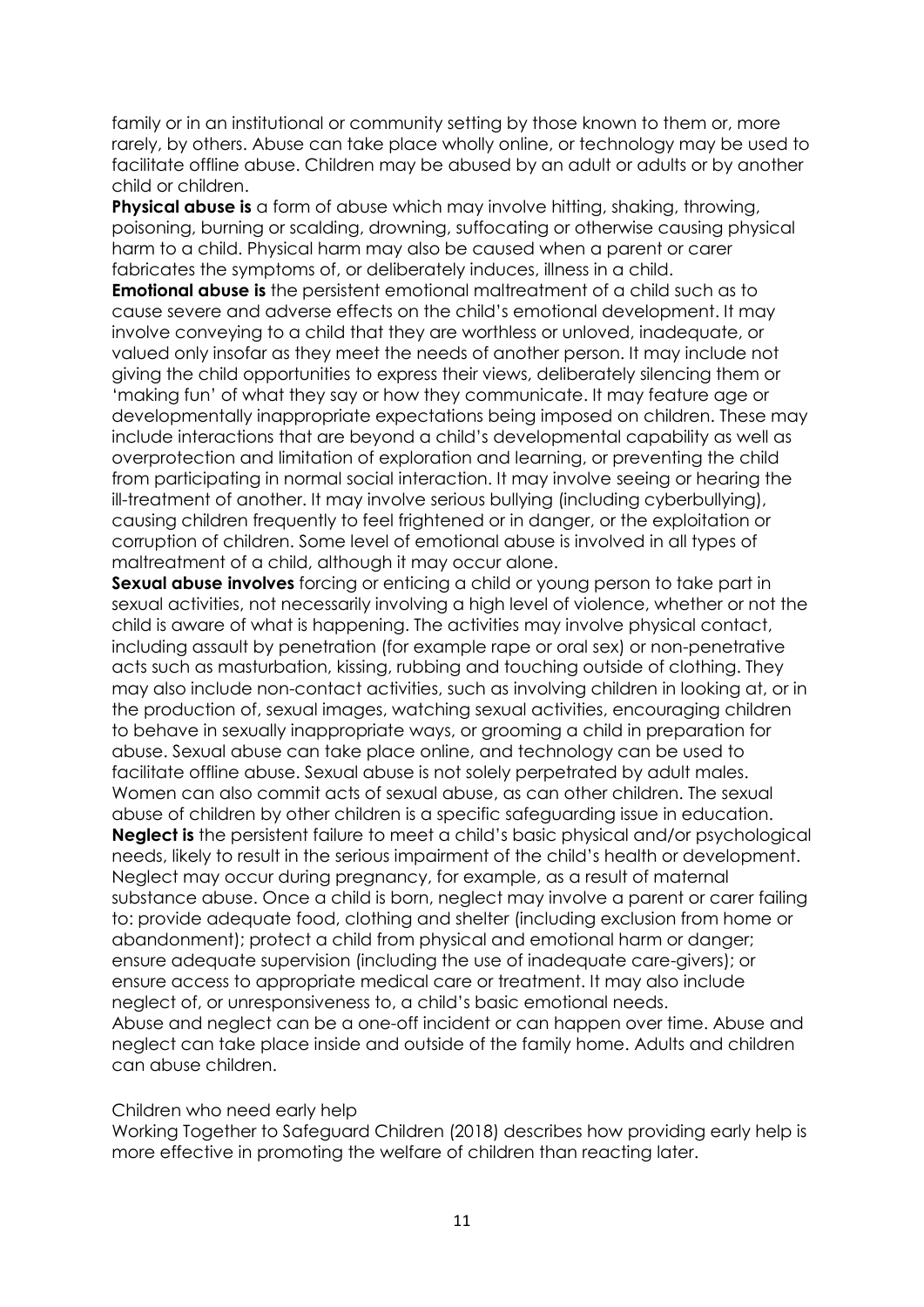KCSIE (2021) identifies that any child may benefit from early help, but all staff should be particularly alert to the potential need for early help for a child who:

- is disabled and has specific additional needs.
- has special educational needs (whether or not they have a statutory Education, Health and Care Plan).
- has a mental health need.
- is a young carer.
- is showing signs of being drawn in to anti-social or criminal behaviour, including gang involvement and association with organised crime groups or county lines.
- is frequently missing/goes missing from care or from home.
- is at risk of modern slavery, trafficking, sexual or criminal exploitation.
- is at risk of being radicalised or exploited.
- has a family member in prison or is affected by parental offending.
- is in a family circumstance presenting challenges for the child, such as drug and alcohol misuse, adult mental health issues and domestic abuse.
- is misusing drugs or alcohol themselves.
- has returned home to their family from care.
- is at risk of 'honour'-based abuse such as Female Genital Mutilation or Forced Marriage.
- is a privately fostered child.
- is persistently absent from education, including persistent absences for part of the school day.

NB KCSIE 2021 identifies children who are privately fostered as children who would benefit from Early Help. In Sunderland, any private fostering arrangements should be referred to Children's Social Care initially.

<span id="page-11-0"></span>Signs and indicators of abuse and neglect

The signs and indicators of abuse can be different for each child. By noticing small changes in how a child behaves or presents can identify early any potential concerns. Parental behaviour can also be a sign or indicator of abuse or neglect. It's important to recognise that a sign or indicator does not automatically mean a child is being abused.

Examples of signs and indicators (this list is not exhaustive):

<span id="page-11-1"></span>Physical abuse Neglect

- bruising, lacerations, abrasions or scars
- bite marks that are potentially from an adult human
- when an injury is not consistent with the explanation given
- burns or scars where you would not normally touch a hot object
- fractures (frequent or where medical attention is not sought)
- bruising or any other injury on an immobile baby
- repeated injury's
- **•** failure to seek medical attention
- Fabricated illness

<span id="page-11-2"></span>• Inappropriate clothing or footwear (size, condition, suitability)

- Persistently dirty or smelly
- Poor personal hygiene
- Poor dental hygiene (tooth decay)
- Persistent infections such as headlice
- Failure to grow due to malnutrition
- Frequent accidents due to a lack of supervision
- Failure to report as missing
- Failure to attend medical appointments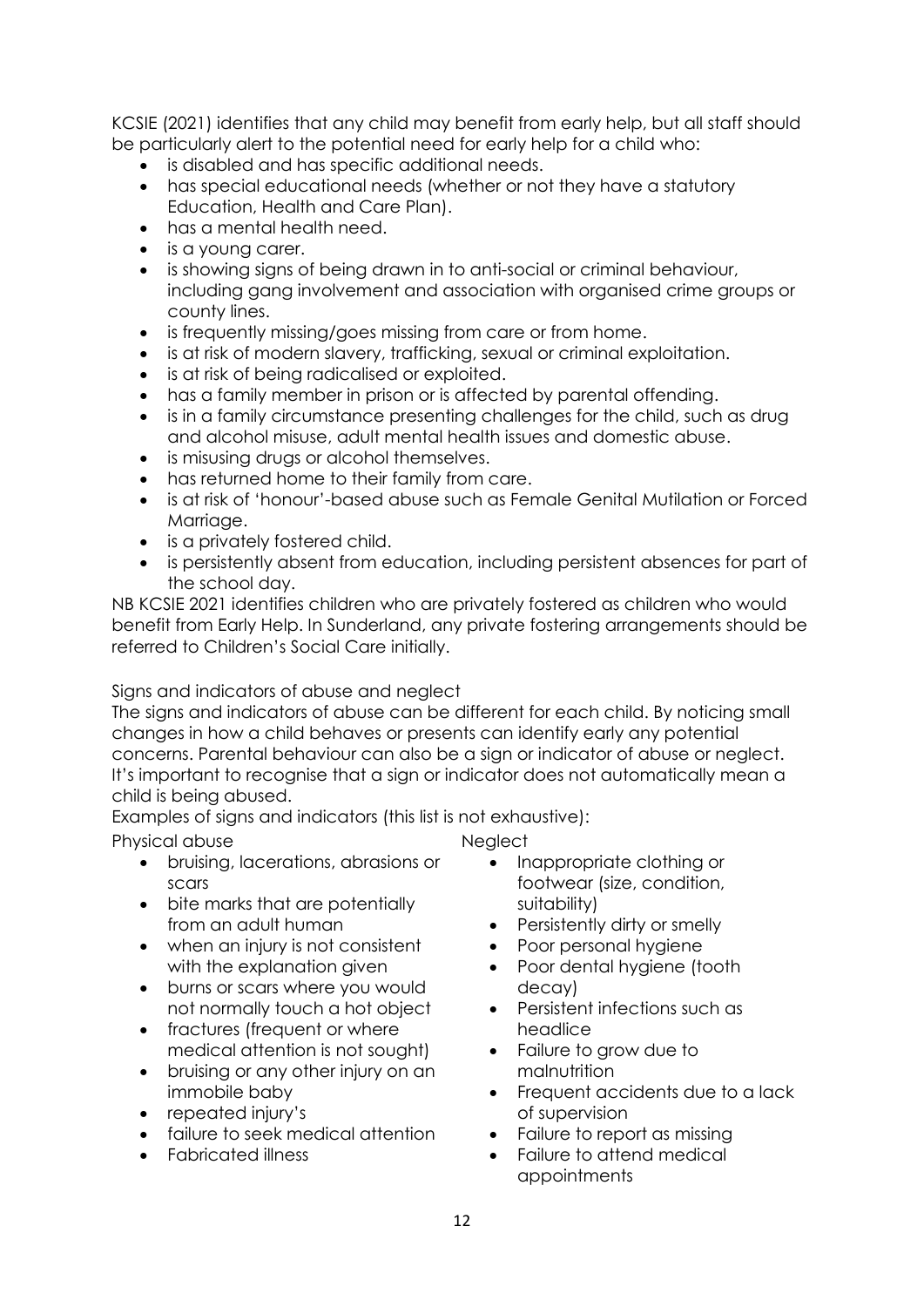# <span id="page-12-0"></span>Emotional abuse Sexual abuse

- Harmful interactions observed e.g. name calling
- Low self-esteem
- Inappropriate response to pain
- · Neurotic behaviour
- Fearful of individuals
- Emotional immaturity
- Disturbances in speech e.g. stuttering
- Trust issues
- Developmental Delay
- Anxious about doing something wrong
- Parents blaming their problems on a child
- Humiliation, name calling, negative comparisons

<span id="page-12-2"></span>Behavioural changes

- Changes in behaviour
- Mental health issues including self-harm and eating disorder
- Avoiding the abuser
- Fearful of abuser / adults
- Giving clues
- Problems at school
- Drug/alcohol misuse
- Risk taking behaviours
- Stealing, hiding or scavenging for food
- Constantly tired
- Poor attendance / punctuality at school
- Child's basic needs are not met
- Parents unwilling to protect from other types of abuse

- <span id="page-12-1"></span> soreness in the genital or anal areas
- poor personal hygiene or changes in weight
- marks and bruises
- pregnancy
- frequent Sexually Transmitted Infections (STIs)
- Mental health issues including self-harm and eating disorder
- Recurring unitary tract infections (UTIs)
- Unexplained aifts
- Associating with older peers or adults
- Age inappropriate behaviour or language
- Going missing
- Wetting / soling
- Withdrawn or seeking additional attention from adults who they feel may be able to create safety
- Anger, frustration or distress
- Excessive clinginess
- Changes to eating

# <span id="page-12-3"></span>Children with additional needs

Research shows that children with additional needs are more at risk of abuse and neglect. This can be due to several reasons:

- Attitudes and assumptions that result in the denial or failure to report abuse.
- Misplaced empathy reluctance to challenge carers or seeing abuse as attributed to stress or difficulties in caring for a child with additional needs.
- Not believing abuse effects children with additional needs in the same way.
- Unsatisfactory lowering of standards for those with additional needs.
- Dependency exposure to wide range of carers for intimate care.
- Isolation it's easier for the abuse or neglect to remain hidden.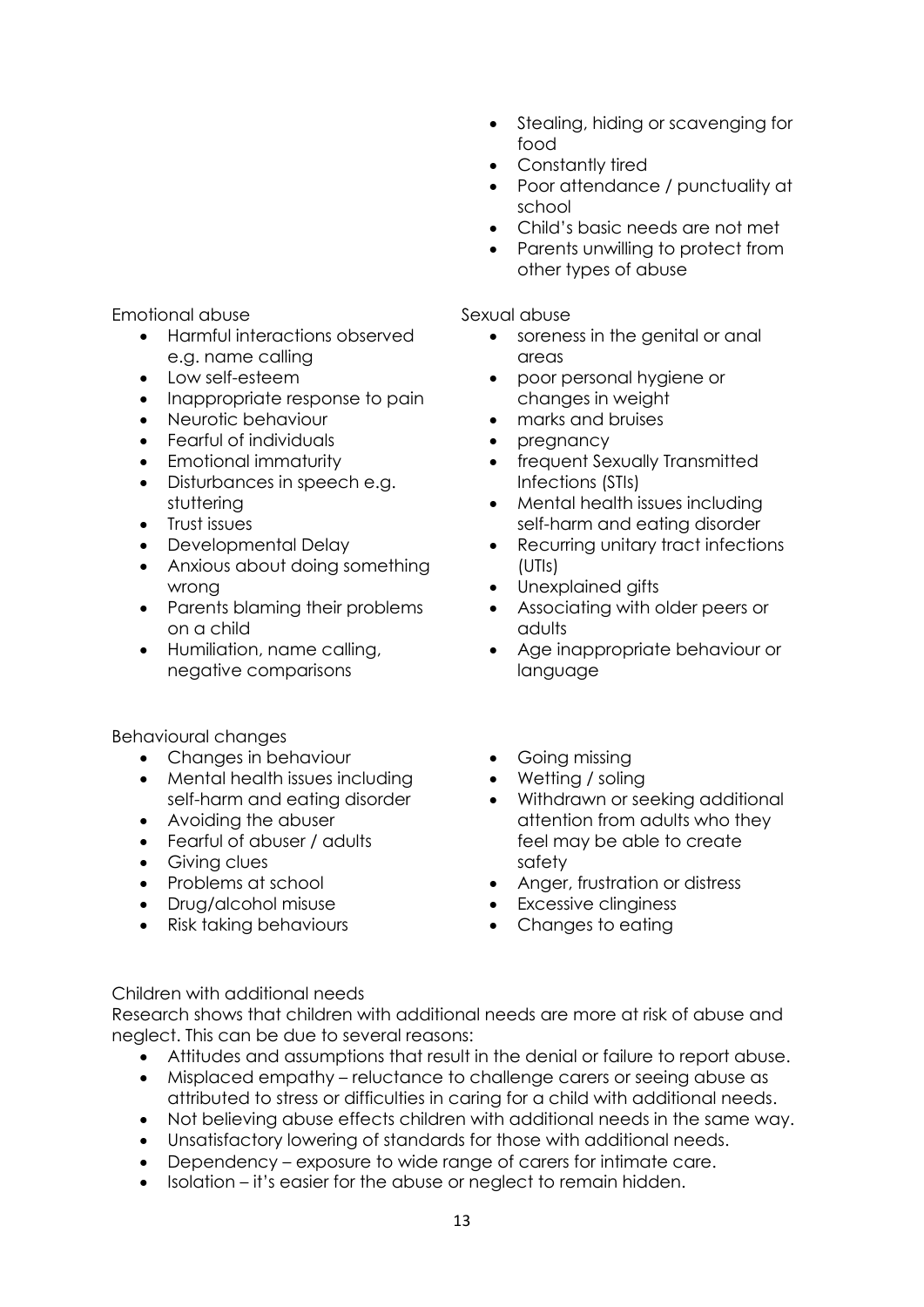- Lack of participation in decision making children less likely to feel able to complain.
- Especially vulnerable to bullying, intimidation and exploitation.
- Behaviours may be mistaken as part of the child's disability.
- Communication barriers.

The following are possible signs of abuse and neglect for those with additional needs:

- Bruising on areas that might not be of concern to a non-disabled child.
- Not getting help with feeding.
- Over or under medicating.
- Poor hygiene or personal care.
- Rough handling / excessive restraint.
- Lack of stimulation.
- Unwillingness to learn a child's preferred method of communication.
- Ill-fitting or inappropriate equipment.
- Procedures that are unnecessary and carried out against the child's permission.

#### <span id="page-13-0"></span>What to do if you suspect a child is at risk

All staff maintain the attitude **"it could happen here"**. When staff have concern for a child's safety or welfare we expect them to act immediately.

#### At **Usworth Colliery Nursery School** we follow [Sunderland Safeguarding Partnership's](https://www.proceduresonline.com/nesubregion/)  [child protection procedures.](https://www.proceduresonline.com/nesubregion/)

If you notice something, check it out and share it. **NOTICE, CHECK, SHARE.**

The DSL is best placed to have a complete picture of a child's safeguarding needs (KSCIE 2021) and be the most appropriate person to advise on the response to any concerns. The DSL will receive, collate and coordinate information about a child and make immediate and ongoing judgements about the risk and what needs to happen next. The DSL, in most cases, will work with parents to decide what to do next.

The DSL may need to seek advice from the Early Help Allocations and Advice Team (EHHAT) or refer the concern to Children's Social Care by making a referral to the Integrated Contact and Referral Team (ICRT). In the most serious cases, this will be done urgently by a phone call then followed up with a completed referral form. In most cases, the DSL will seek consent from parents to make the referral unless this would potentially put the child in further danger or delay support for a child. All staff will be made aware of the Early Help process and their role within it. We recognise it's much more effective and useful to help children and families at an early stage rather than waiting until concerns escalate.

<span id="page-13-1"></span>What to do if a child discloses

When a child makes a disclosure, it can sometimes be scary for the member of staff. Whilst it may be scary for the member of staff, think about how scared the child must feel.

When a child makes a disclosure, staff should always:

- Listen carefully to the child and give them your full attention.
- Never promise confidentiality. Explain to the child what you have to do with the information and why.
- Only ask open questions to seek clarification like Who? What? Where? When? How?
- Reassure the child they haven't done anything wrong abuse is not their fault.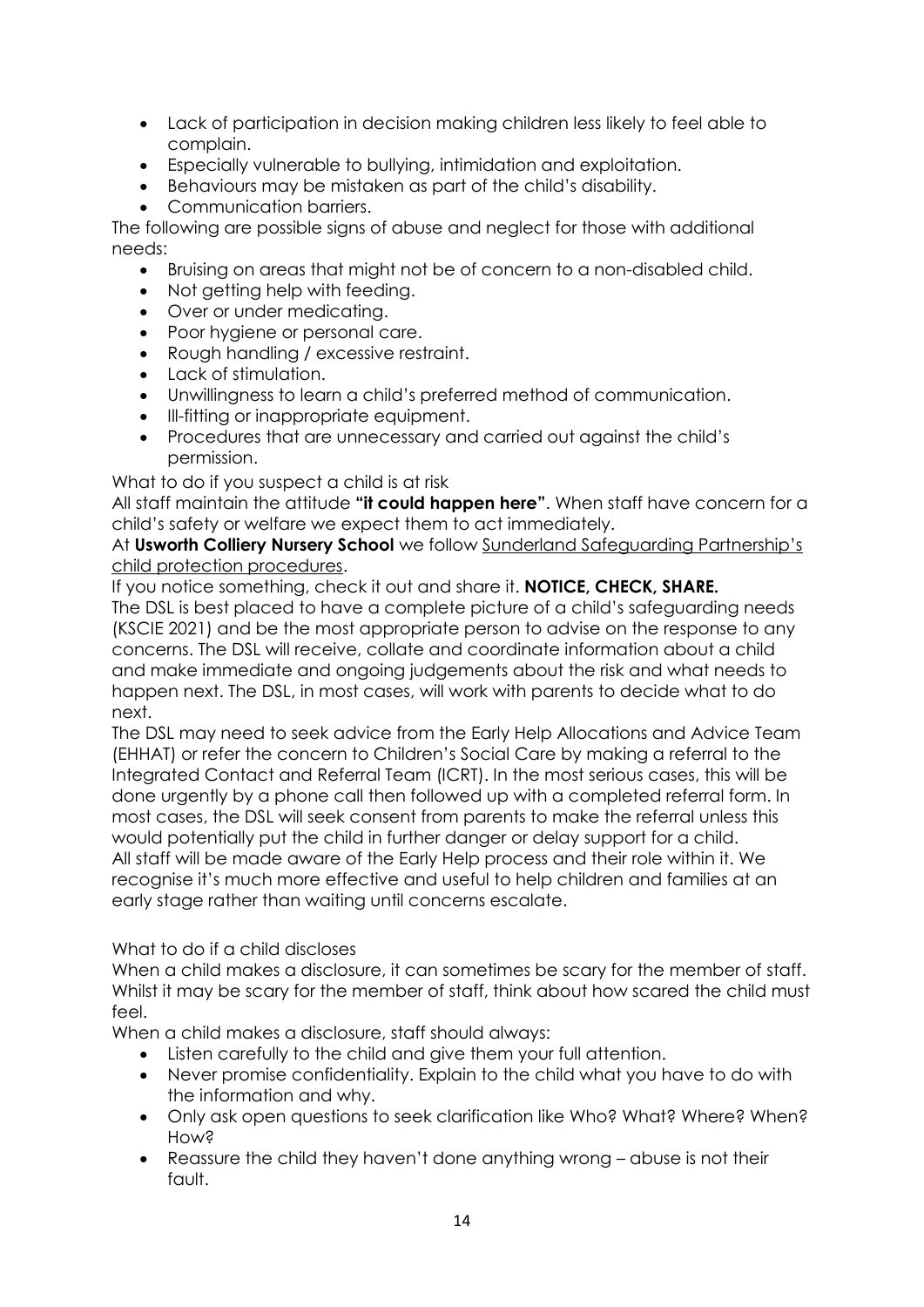- Ask what you can do to make them feel safer now.
- Don't express any panic or emotion to the child.
- Use the child's language and vocabulary or their preferred method of communication.
- Don't be tempted to give false promises or assurances promises you can't keep.
- Make a record of what the child said, including their words. Record the date and time, who was there and what was shared. Sign and date any handwritten notes.
- It's not your job to investigate or make any decision if the child has been abused. Do not ask the child to remove any clothing to see any injuries and do not take photos of any injuries.

 Share the disclosure immediately with the Designated Safeguarding Lead. Staff should then record the concern <<STATE YOUR CURRENT PROCEDURE E.G CPOMS>>. Staff should be aware they can make a referral directly to Early Help or Children's Services if required. If you are worried that the DSL has not taken your concerns seriously enough, you should follow the whistleblowing procedure. Ensure you seek support. Dealing with disclosures can be distressing. It's important you speak to the right people for help and not discuss the child openly with friends or in the Staff Room for example.

<span id="page-14-0"></span>Children who harm other children (Child-on-child or peer-on-peer abuse) It is widely recognised that children are able to harm other children, this is often referred to as peer on peer abuse. We recognised that peer on peer abuse can happen at this school.

At Usworth Colliery Nursery School

- All staff have a responsibility to prevent, recognise and respond to this type of abuse.
- We have a 'zero tolerance' approach to abuse. Incidents are taken seriously. These will never be tolerated or passed off as 'banter,' just having a laugh' or 'part of growing up.' Banter and teasing can and should be acknowledged and recognised as bullying behaviour and may require proportionate intervention.
- Even with a zero-tolerance approach, we take steps to educate and take action to ensure and to mitigate the risk of contributing to a culture of unacceptable behaviours or a culture that normalises abuse.
- It is understood that peer on peer harm may reflect equality issues in terms of those who may be targeted are more likely to have protected characteristics.
- Early identification of vulnerability to peer on peer harm is made by reviewing attendance, behaviour, attainment and safeguarding records at least on a termly basis.

 We recognise Peer on peer abuse can happen inside and outside of school. Peer-on-peer abuse can involve (this list is not exhaustive):

- Bullying (including cyberbullying, prejudice-based and discriminatory bullying).
- Abuse in intimate personal relationships between peers.
- Physical abuse such as hitting, kicking, shaking, biting, hair pulling, or otherwise causing physical harm (this may include an online element which facilitates, threatens and/or encourages physical abuse).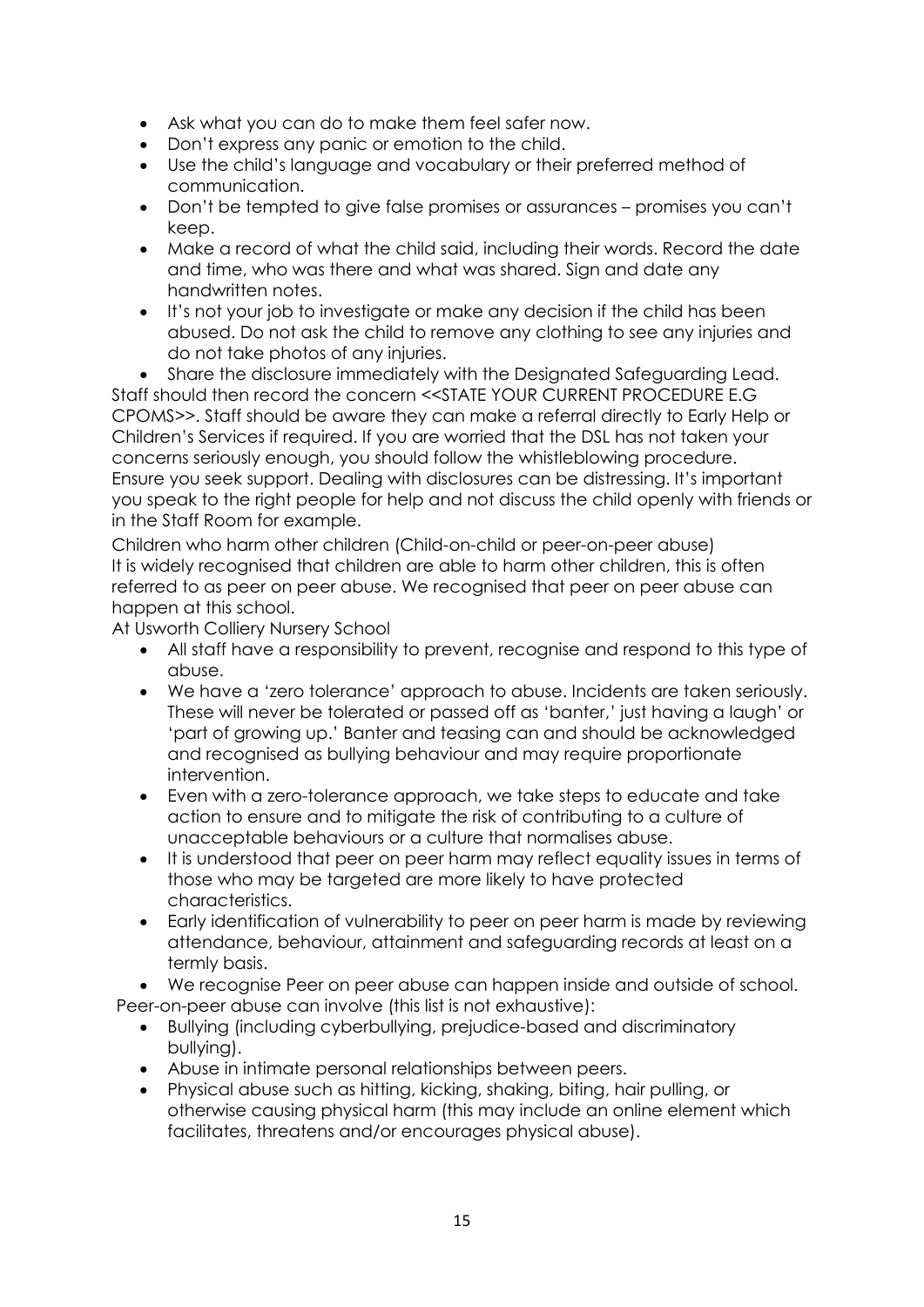- Sexual violence, such as rape, assault by penetration and sexual assault;(this may include an online element which facilitates, threatens and/or encourages sexual violence).
- Sexual harassment, such as sexual comments, remarks, jokes and online sexual harassment, which may be standalone or part of a broader pattern of abuse.
- Causing someone to engage in sexual activity without consent, such as forcing someone to strip, touch themselves sexually, or to engage in sexual activity with a third party.
- Consensual and non-consensual sharing of nudes and semi-nude images and or videos (also known as sexting or youth produced sexual imagery).
- Upskirting, which typically involves taking a picture under a person's clothing without their permission, with the intention of viewing their genitals or buttocks to obtain sexual gratification, or cause the victim humiliation, distress, or alarm; and
- Initiation/hazing type violence and rituals (this could include activities involving harassment, abuse or humiliation used as a way of initiating a person into a group and may also include an online element).

It is important that incidents of abuse and harm are treated under safeguarding policy in conjunction with the school's behaviour policy. Concerns regarding the welfare of pupils requires records to be kept on the child's individual

safeguarding/child protection file or within their class / group record file. We will try to minimise the risk of peer-on-peer abuse by teaching children about appropriate behaviour. We will use assemblies, PHSE, tutor time and external speakers to promote appropriate relationships.

The school recognises that upskirting is a criminal offence under the Voyeurism (Offences) Act 2019 and matters will be referred to Police.

The school will use the [Sharing nudes and semi-nudes: advice for education settings](https://www.gov.uk/government/publications/sharing-nudes-and-semi-nudes-advice-for-education-settings-working-with-children-and-young-people/sharing-nudes-and-semi-nudes-advice-for-education-settings-working-with-children-and-young-people)  [working with children and young people -](https://www.gov.uk/government/publications/sharing-nudes-and-semi-nudes-advice-for-education-settings-working-with-children-and-young-people/sharing-nudes-and-semi-nudes-advice-for-education-settings-working-with-children-and-young-people) GOV.UK (www.gov.uk) guide when dealing with youth produced sexual imagery.

The school will use its behaviour policy to apply sanctions where appropriate this includes, in the most extreme circumstances, the use of exclusion.

Usworth Colliery Nursery School will handle initial reports of harm by:

- Securing the immediate safety of pupils involved in an incident and sourcing support for other young people affected.
- Listening carefully to the child, being non-judgmental, being clear about boundaries and how the report will be progressed, not asking leading questions and only prompting the child where necessary with open questions – where, when, what, etc;
- Ensuring that victims will never be given the impression that they are creating a problem by reporting abuse, sexual violence, or sexual harassment. They will never be made to feel ashamed for making a report.
- Ensuring the child's wishes are taken into consideration in any intervention and any action is taken to ensure safety of the target and other members of the wider peer cohort.
- Not promising confidentiality as it is highly likely that information will need to be shared with others.

<span id="page-15-0"></span>Actions to take in relation to sexual violence and sexual harassment

**Usworth Colliery Nursery School** will take the following actions when responding to incidents of sexual violence and sexual harassment: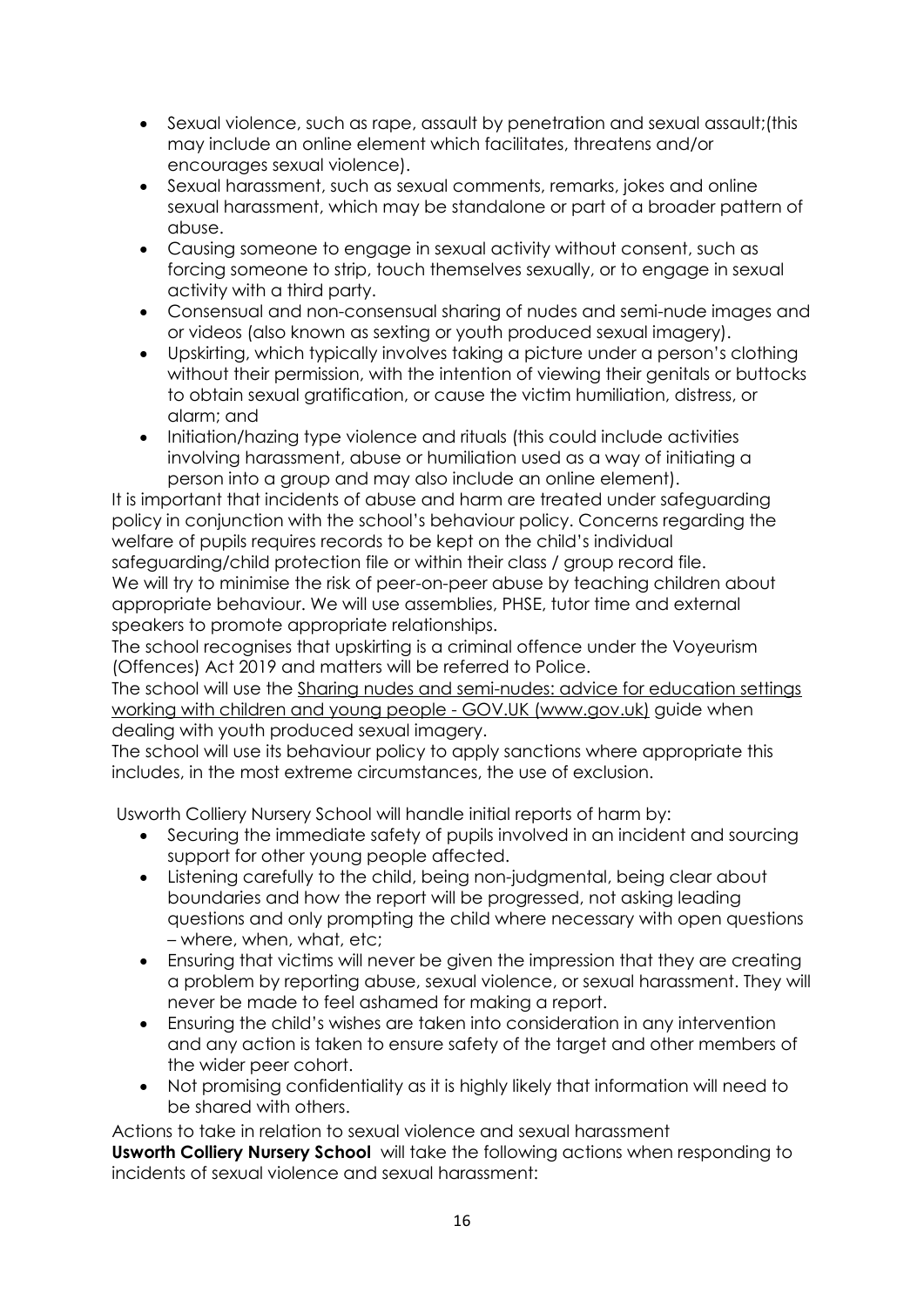- Incidents will be reported immediately to the DSL/ Deputy DSL who will undertake further assessment of what action should be taken proportionate to the factors that have been identified. The school will use an assessment tool Brook Traffice Light Assessmnent and refer to our own guidelines for younger children, to inform assessment of risk and what actions to subsequently take. This may include seeking specialist advice and guidance from Together for Children.
- DSLs/Deputies will take **proportionate** action and consider whether a case can be managed internally, through early help, or should involve other agencies as required in line with the Multi-Agency Threshold Guidance.
- When an incident involves an act of **sexual violence** (rape, assault by penetration, or sexual assault) the starting point is that this should be passed on to police **regardless** of the age of criminal responsibility (10 years old). This must be reported directly via 101 for recording purposes and accountability. A concurrent referral to social care must also be made.
- When the children involved require a statutory assessment either under s.17 or s. 47 of the Children Act 1989 a referral to social care should be undertaken.
- Where the report includes an online element, the setting will follow [Searching,](https://www.gov.uk/government/publications/searching-screening-and-confiscation)  [screening and confiscation at school -](https://www.gov.uk/government/publications/searching-screening-and-confiscation) GOV.UK (www.gov.uk) and [Sharing](https://www.gov.uk/government/publications/sharing-nudes-and-semi-nudes-advice-for-education-settings-working-with-children-and-young-people)  [nudes and semi-nudes: advice for education settings working with children](https://www.gov.uk/government/publications/sharing-nudes-and-semi-nudes-advice-for-education-settings-working-with-children-and-young-people)  and young people - [GOV.UK \(www.gov.uk\).](https://www.gov.uk/government/publications/sharing-nudes-and-semi-nudes-advice-for-education-settings-working-with-children-and-young-people) The key consideration is for staff not to view or forward illegal images of a child. The highlighted advice provides more details on what to do when viewing an image is unavoidable.
- Risk assessments and or safety plans will be developed for individual children who have been involved in an incident. This should be reviewed at least every 3 months. These should involve the child and parents/carers and address contextual risks.

<span id="page-16-0"></span>Contextual safeguarding approach to peer on peer harm

**Usworth Colliery Nursery School** will minimise the risk of peer on peer abuse by taking a contextual approach to safeguarding by increasing safety in the contexts of which harm can occur – this can include the school environment itself, peer groups and the neighbourhood.

Following any incidents of peer on peer harm, the DSL/Deputies will review and consider whether any practice or environmental changes can be made in relation to any lessons learned. This can include making changes to staffing and supervision, making changes to the physical environment and considering the utilisation and delivery of safeguarding topics on the curriculum.

<span id="page-16-1"></span>Keeping Children Safe Online

Our children (and adults) are spending more time online than ever before. The internet provides children with more opportunities to learn and keep in touch with others however, the internet is a risky place. Technology can facilitate child exploitation (both sexual and criminal), sexual predation, radicalisation and peer-onpeer abuse. Our Designated Safeguarding Lead takes overall responsibility for online safety.

We will ensure children are protected from harmful content when using school equipment by ensuring we have the right level of filtering and monitoring. The "right level" of filtering and monitoring will block any potentially harmful content but will not over block.

KCSIE 2021 categorises online safety into three risk areas: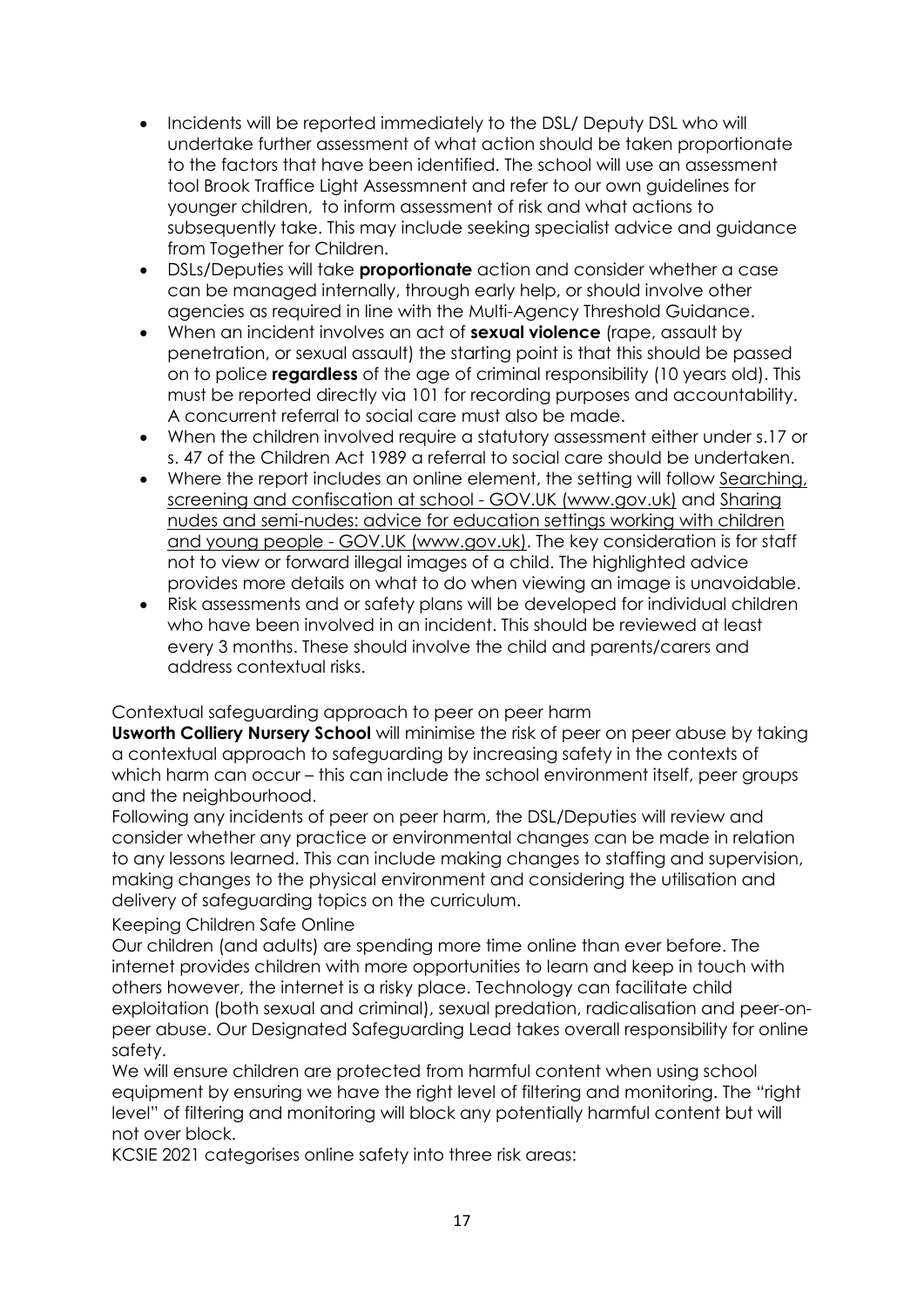- **content:** being exposed to illegal, inappropriate or harmful material; e.g. pornography, fake news, racist or radical and extremist views.
- **contact:** being subjected to harmful online interaction with other users; e.g. commercial advertising as well as adults posing as children or young adults.
- **conduct:** personal online behaviour that increases the likelihood of, or causes, harm; e.g. making, sending and receiving explicit images, or online bullying.

We recognise that whilst we can apply filters and monitoring processes to our equipment and technology provision, children who have their own internet enabled devices will have access to 3G, 4G and 5G, this cannot be monitored by the school. Where we ask children to learn online at home, we will follow DfE Guidance. [https://www.gov.uk/government/publications/covid-19-safeguarding-in-schools](https://www.gov.uk/government/publications/covid-19-safeguarding-in-schools-colleges-and-other-providers/coronavirus-covid-19-safeguarding-in-schools-colleges-and-other-providers)[colleges-and-other-providers/coronavirus-covid-19-safeguarding-in-schools](https://www.gov.uk/government/publications/covid-19-safeguarding-in-schools-colleges-and-other-providers/coronavirus-covid-19-safeguarding-in-schools-colleges-and-other-providers)[colleges-and-other-providers](https://www.gov.uk/government/publications/covid-19-safeguarding-in-schools-colleges-and-other-providers/coronavirus-covid-19-safeguarding-in-schools-colleges-and-other-providers)

[https://www.gov.uk/guidance/safeguarding-and-remote-education-during](https://www.gov.uk/guidance/safeguarding-and-remote-education-during-coronavirus-covid-19)[coronavirus-covid-19](https://www.gov.uk/guidance/safeguarding-and-remote-education-during-coronavirus-covid-19)

<span id="page-17-0"></span>Teaching children to keep themselves safe

We have an essential role in teaching children to keep themselves safe. We will maximise any opportunity to teach children what is appropriate and inappropriate adult and child behaviour, what is 'safe' and 'safety', how to recognise when themselves and others are safe and are not safe and what to do when they are worried.

We will maximise curriculum time to provide children with opportunities to feel safe, equal and protected. We will support children's social, emotional and mental health by maximising opportunities to increase self-awareness, self-esteem, social and emotional understanding, assertiveness and decision making.

<span id="page-17-1"></span>When children miss education

When a child misses' school, this is a sign or indicator that the child might be at risk of harm. Children who are frequently missing from school are at increased risk. Schools have a statutory duty to investigate any unexplained absences (Education Act 2002 and Children missing education: Statutory Guidance for local authorities 2016). Please see our attendance policy for what action we will take when a child doesn't arrive at school.

When children are frequently missing from school, we will work with Sunderland City Council – Attendance Team, TfC's Locality Attendance Officers and [TfC's Child](https://www.togetherforchildren.org.uk/schools/children-missing-education)  [Missing Education \(CME\) Coordinator.](https://www.togetherforchildren.org.uk/schools/children-missing-education) As attendance in nursery school is not compulsory the service may not be offered in all cases.

When children who are vulnerable don't attend school and after reasonable attempts are made to contact the family, if the whereabouts of the child is still unknown, the DSL will be informed to take appropriate action. When children are absent from school and we are unable to contact parents, or we feel the child is vulnerable, we may ask Police to undertake a Safe and Well Visit on our behalf or jointly with us. This means it's really important that parents communicate with us effectivity to let us know where the child is and that the child is safe.

No child will be removed from the school roll without the DSL and Headteacher's explicit permission – under any circumstances.

Children who go missing for a period of 10 school days will be reported immediately as a [CME to Together for Children's CME Officer via EHAAT.](https://www.togetherforchildren.org.uk/schools/children-missing-education)

We will ensure we have at least two emergency contact numbers for the parents/carers of each child. If we are unable to contact a child's parent when they are absent, we will use any contact details we have available to us to speak to an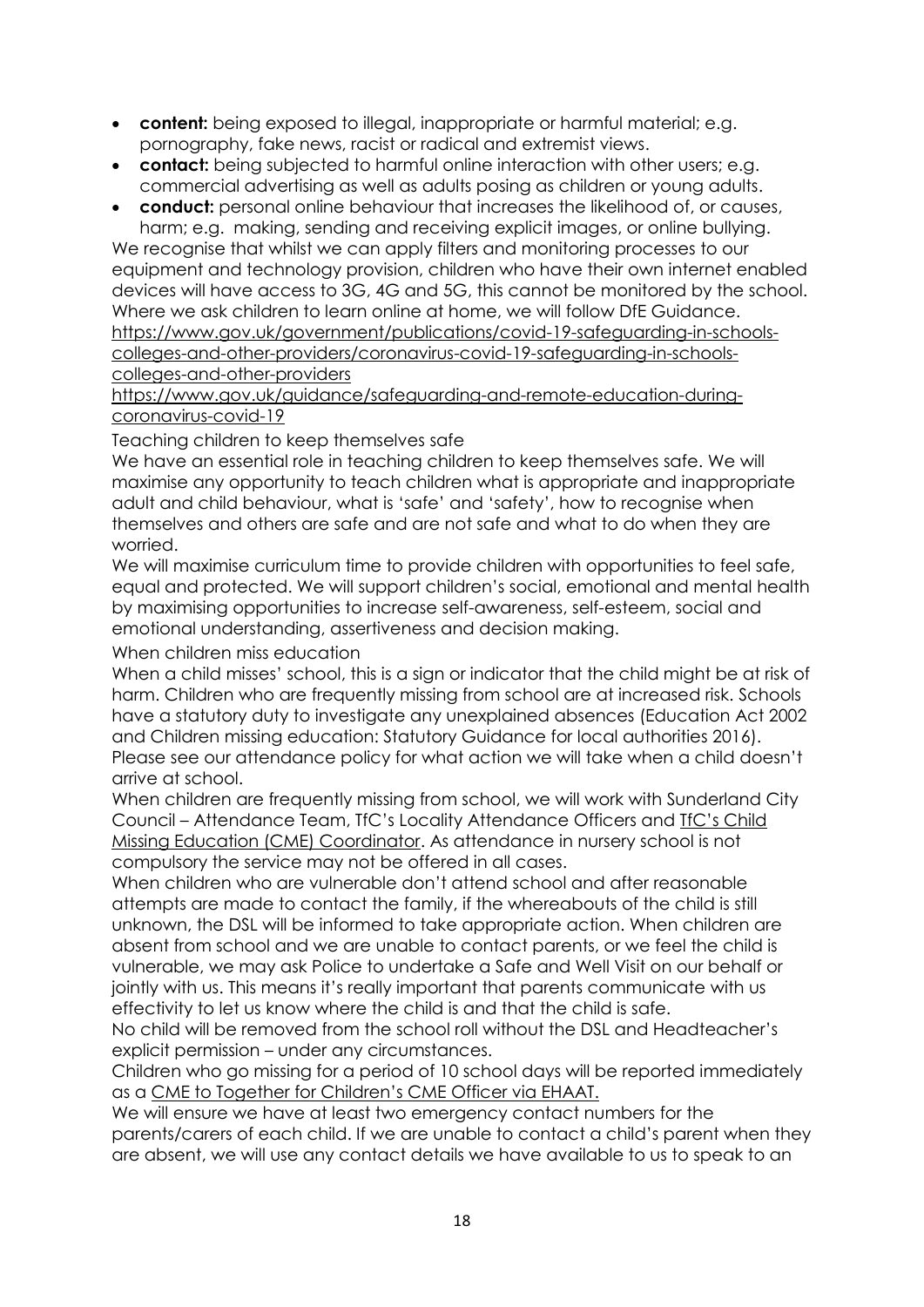adult about the child's absence this may include contacting relatives we know have a connection to the child e.g. an aunt or uncle who has a child in the school.

<span id="page-18-0"></span>When parents decide to Electively Home Educate their child

When a parent expresses their intention to remove a child from school with a view to educating at home, the school will coordinate a meeting with parents/carers where possible. Ideally, this would be before a final decision has been made, to ensure the parents/carers have considered what is in the best interests of each child. The school will work with parents and partners (social workers, early help workers, attendance officers, Virtual School, SEND team etc) to ensure this is in the best interests of the child.

The school will have due regard to DfE Guidance on EHE

<span id="page-18-1"></span>https://www.gov.uk/government/publications/elective-home-education When children go missing from home or care

We are part of Northumbria Police and Together for Children's Operation Endeavour. When a child is reported as missing from home, the school will receive notification of the missing episode the following day. The purpose of this notification is to enable the school to support the child practically and emotionally.

When children go missing, they are offered a Return Home Interview. In Sunderland, Together for Children undertake those interviews. We will facilitate those interviews where it is appropriate for the child and in their best interests.

<span id="page-18-2"></span>When children are exposed to domestic abuse or violence

Exposure to domestic abuse and/or violence can have a serious, long lasting emotional and psychological impact on children. (KCSIE, 2021). When we become [aware of or suspect a child is exposed to domestic abuse,](https://www.nspcc.org.uk/what-is-child-abuse/types-of-abuse/domestic-abuse/) we will follow [Sunderland](https://www.togetherforchildren.org.uk/sites/default/files/2018-11/SSCB%20Multi%20Agency%20Guide%20to%20Our%20Thresholds%20of%20Need%20V4%2019.11.18%20final_0.pdf)  [SSCP Threshold Guidance.](https://www.togetherforchildren.org.uk/sites/default/files/2018-11/SSCB%20Multi%20Agency%20Guide%20to%20Our%20Thresholds%20of%20Need%20V4%2019.11.18%20final_0.pdf)

As an Operation Encompass School, when police are called to an incident of domestic abuse, the police will inform the Designated Safeguarding Lead (DSL) via Together for Children the next school day. This ensures the DSL has the most up to date and relevant information about the child's circumstances to be able to support their needs.

<span id="page-18-3"></span>When we are worried about radicalisation and extremism

Exploitation and radicalisation are safeguarding concerns and will be dealt with in the appropriate way.

The Headteacher and DSL will assess the level of risk for pupils who attend the school considering the wider community and the context of the school. Some of the risks will be reduced when considering the school's RE & PHSE curriculum, SEND policy, assembly and external speakers policy, anti-bullying policy and the wider school's ethos and values.

We will identify a PREVENT Single Point of Contact (SPOC) who will lead the schools' work on protecting children from radicalisation. This person is named on Page 4.

The school will monitor online activity and ensure the appropriate filtering and monitoring takes place. The school will make referrals to the Channel panel following the local procedures.

<span id="page-18-4"></span>When we are worried about exploitation

Child Sexual Exploitation (CSE) and Child Criminal Exploitation (CCE) are both forms of abuse. CSE and CCE occur when an individual or group takes advantage of an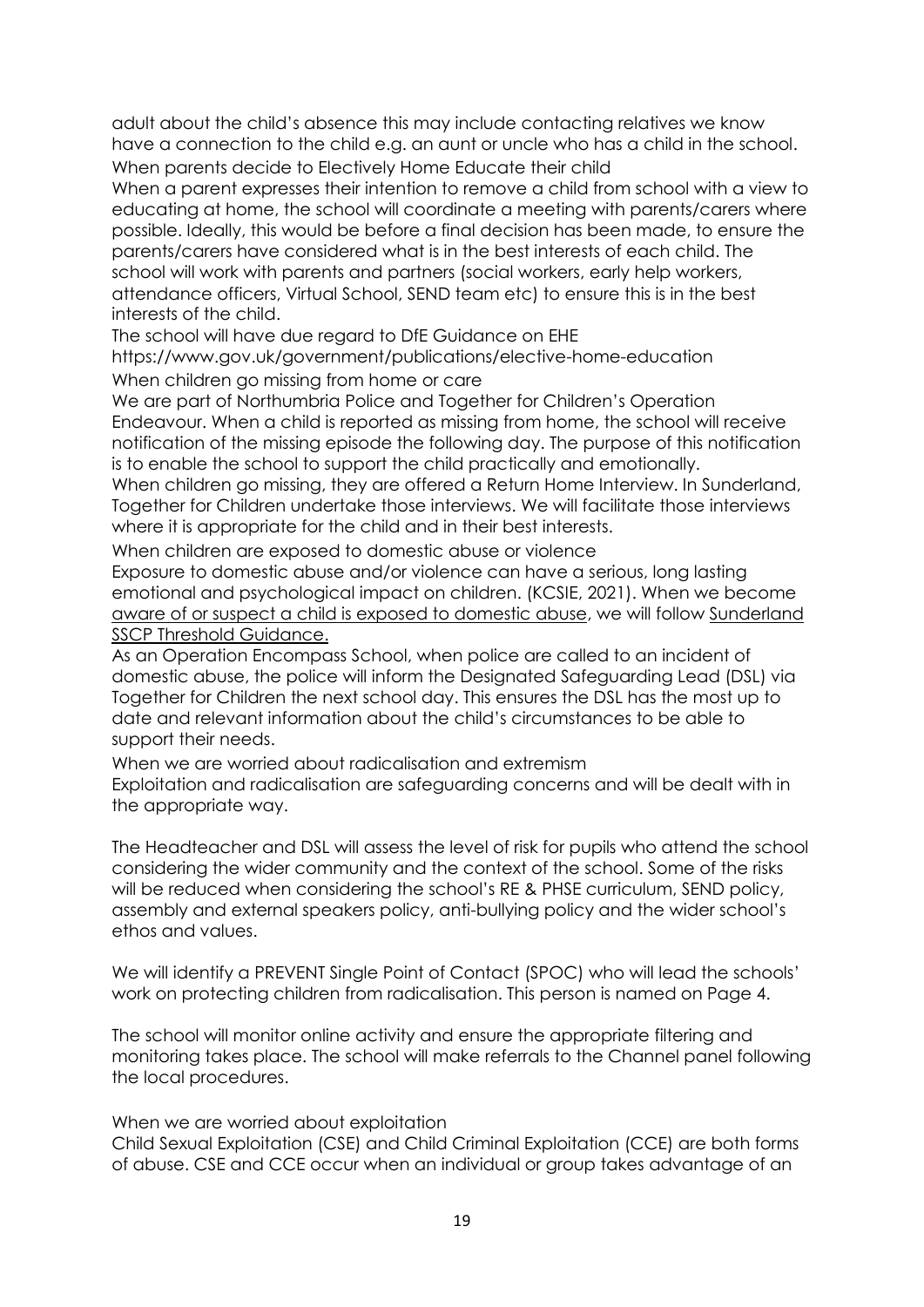imbalance of power to coerce, or manipulate or deceive a child into sexual or criminal activity.

For a full definition of CSE and CCE, see KCSIE 2021.

CSE and CCE can take place **with or without** any signs or indicators. If there are indicators, this is what staff should look out for:

- Unexplained money or aifts.
- Going missing (for short or long periods), or during the course of the school day.
- Being distressed or withdrawn on return.
- Disengaging from existing social networks.
- Secrecy around new associations.
- Additional mobile phones or concerning use of technology.
- Sexual health problems/ unplanned pregnancies.
- Disclosure of rape/sexual assault (and reluctance to report).
- Changes in temperament/emotional wellbeing.
- Drug or alcohol misuse.
- Involvement in criminal activity.
- Secretive behaviour.
- Unexplained physical injuries.

CSE and CCE are a safeguarding issue. When we become aware or suspect a child is at risk of CSE or CCE we will make a referral to Children's Social Care and follow the MSET (Missing, Sexually Exploited and Trafficked) procedures [https://www.proceduresonline.com/nesubregion/p\\_ch\\_sexual\\_exploit.html](https://www.proceduresonline.com/nesubregion/p_ch_sexual_exploit.html)

<span id="page-19-0"></span>When we are worried about mental health

From time to time, children may display signs of mental health problems. Our Senior Mental Health Lead will ensure all staff are trained in recognising signs and indicators of a mental health problem. We recognise that mental health is a safeguarding issue and will be recorded in the same way as any other safeguarding concern. The DSL and the Senior Mental Health Lead (if these aren't the same person) will work jointly to support children where a concern is raised. The DSL takes ultimate responsibility in all safeguarding cases.

We recognise that children who suffer abuse and neglect, and other trauma / adverse childhood experiences (ACEs) often have a long-lasting effect on the child that can impact on their mental health, behaviour and education. Our DSL working with the Senior Mental Health Lead will champion the education of these children to try to mitigate any future problems.

We are not able to diagnose mental health problems only observe children whose behaviour may suggest they're at risk of or experiencing a mental health problem and signpost to the most appropriate organisations.

<span id="page-19-1"></span>When we are worried about Female Genital Mutilation (FGM)

FGM is illegal. FGM is extremely harmful and is a form of abuse and violence against women and girls. FGM is a term to describe all procedures that involve a partial or total removal of external female genitalia for cultural or other non-medical reasons. It is typically performed on girls aged 4-15 or on older girls before marriage or pregnancy.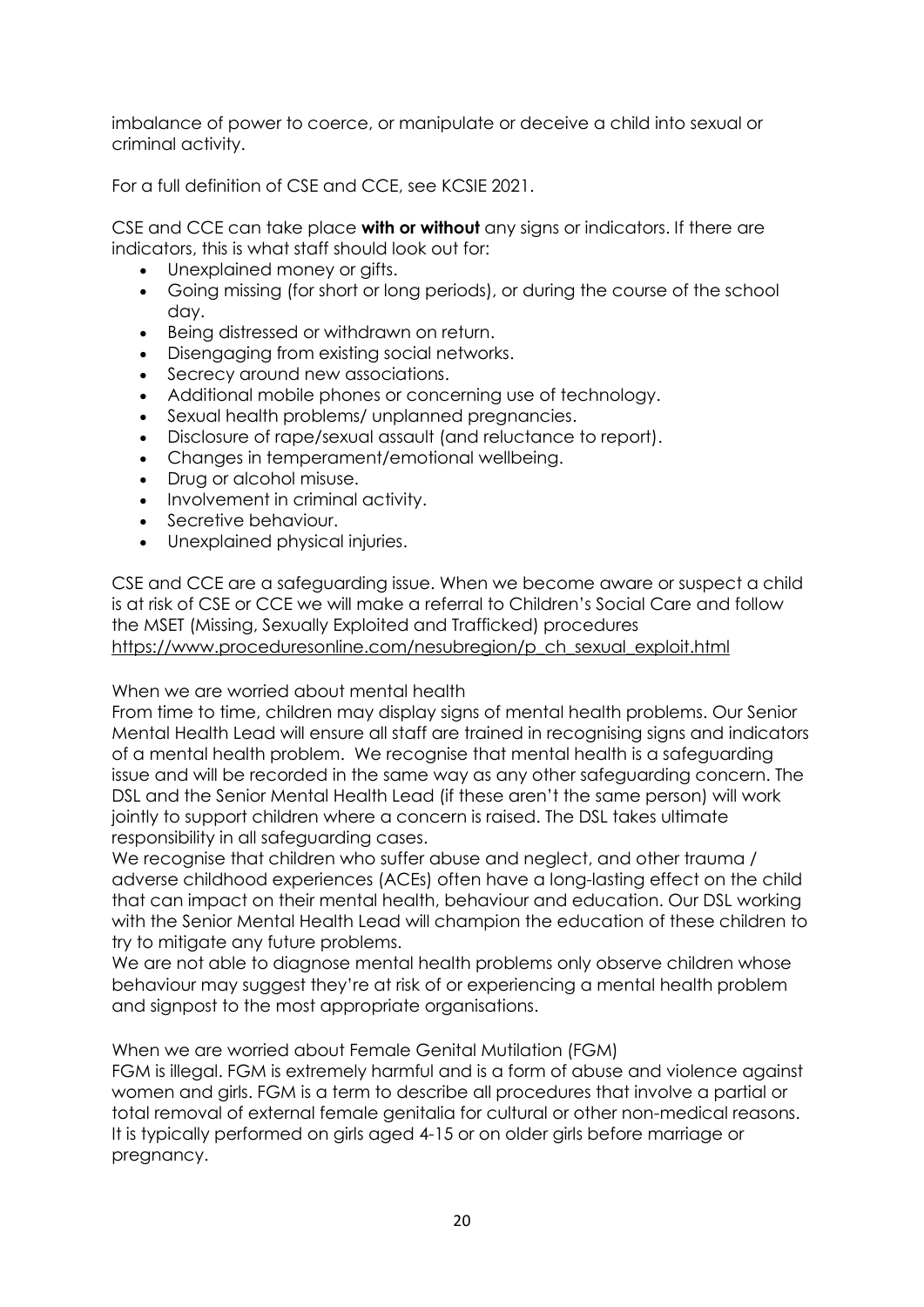Signs and indicators to be aware of:

- If the family are from a community that are known to practice FGM.
- A child who has a lot of bladder or menstrual problems.
- Long term absence from school (planned or unplanned).
- Changes in behaviour, emotional wellbeing / mental health.
- Not taking part in physical exercise without medical explanation.

Children might make direct or indirect disclosures. They might be worried about a 'special procedure' or 'special ceremony' taking place especially around a family holiday. A family member might be concerned for a child.

There is a legal duty on staff to report FGM if they suspect or become aware of FGM to Police.

#### <span id="page-20-0"></span>**Children should feel safe, secure and listened to**

<span id="page-20-1"></span>Supporting children who have a Social Worker

Children may need a social worker for lots of different reasons, often due to safeguarding or welfare issues. Children who have been abused or neglected or live in complex family circumstances need additional support to feel safe and achieve. Children who experience adversity and trauma will often need additional support to their peers.

The DSL will be informed of all children who receive support from a social worker. This makes the DSL the best person to coordinate support for those children in school. Where a child has a social worker, the DSL is best placed to make decisions about the safety of this child, promote their welfare and best interests. When a child has an unauthorised absence, the DSL will be informed. The Headteacher will discuss any exclusions of children who have a social worker with the DSL before deciding to ensure it's in the child's best interests.

The DSL will champion the education attainment and achievement for all children with a social worker and promote their attainment and achievement at every opportunity.

<span id="page-20-2"></span>Children who attend alternative provision (AP)

From time to time, some children might benefit from attending an alternative provision (AP). Where children attend alternative provision, we accept it's our responsibility to ensure their safety. We will do this by receiving written confirmation that the alternative provider has undertaken all the same vetting and barring checks we would complete. We will also review their risk assessments, insurance documents and plans.

We will share a risk assessment of the child with the AP to ensure the provider is aware of how to keep the child safe whilst in their care. We will require the AP to contact us daily to let us know if the child has attended or not. We will require the AP to share any safeguarding concerns with our DSL immediately. We require regular updates about how the placement is going, how the child is engaging and what they are learning. We reserve the right to visit the child in the provision at any time.

#### <span id="page-20-3"></span>**Keeping records and sharing information**

All concerns, discussions and decisions made and the reasons for those decisions are recorded in writing. The Designated Safeguarding Lead is the Information Asset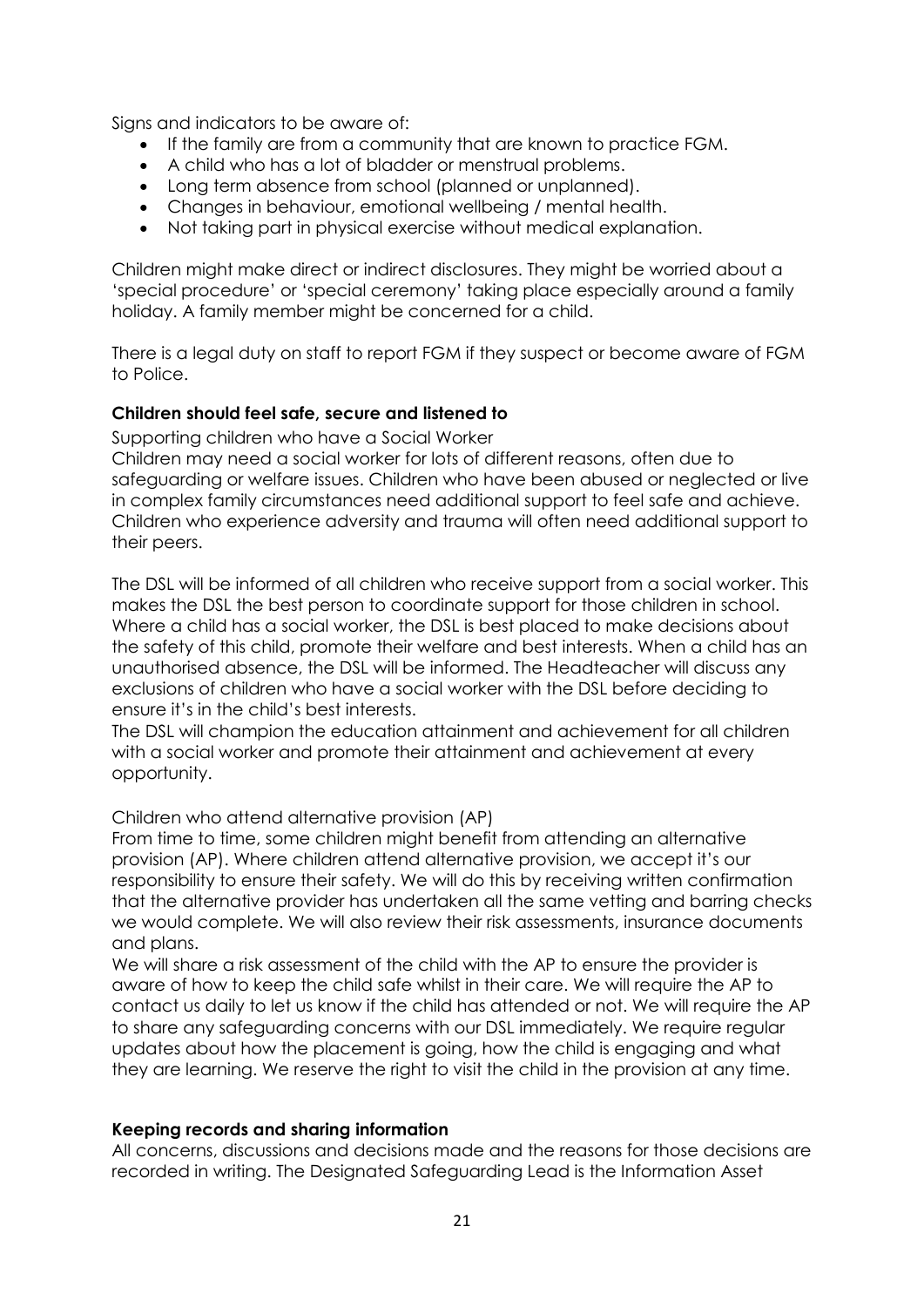Owner for all safeguarding and child protection records and it's their responsibility to ensure records are kept confidential, secure, up-to-date and accurate. At Usworth Colliery Nursery School we use <<DESCRIBE RECORDING PROCESS>> to store child protection records. All concerns and disclosures will be recorded in this way.

This means that child protection records are:

- kept securely and confidential.
- kept accurate with clear distinction between fact, observation, allegation and opinion.
- contain an up-to-date chronology of concerns and actions taken including referrals and other correspondence.
- transferred by the DSL when a child moves school.
- routinely audited to ensure quality if an external person had to read the records, would they be able to make sense of the child's journey, what we have been worried about and what we have done about it? Would an external person be able to see evidence of the impact of our effective culture of safeguarding?
- Recorded in writing within 24 hours.

Children and parents have the right to see what information is held about them if they request it.

### <span id="page-21-0"></span>**Safe Staff, Safe Children**

<span id="page-21-1"></span>A workforce who are highly trained and competent

We will ensure that our children benefit from having a highly trained and competent workforce ('workforce' refers to Governors, staff, students and volunteers) that always keeps them safe. We will follow safer recruitment practices and ensure the workforce reads, understands and adheres to Safer Working Practice for those working in educational settings.

The workforce will be given a copy of and asked to read the school's child protection policy, staff behaviour policy (code of conduct) and Keeping Children Safe in Education at induction. Should any member of the workforce have any queries about any of these documents, they should raise them ASAP with the DSL or through their Line Manager.

The workforce will receive child protection training at least once every two years. The workforce will receive regular updates on child protection and training through staff meetings, via email and bulletins – at least annually.

The Headteacher and DSL will ensure safer recruitment processes are followed throughout including at application, vetting, recruitment and induction stages. The Headteacher is responsible for ensuring the school keeps an accurate Single Central Record (SCR). The SCR is a list of all staff, volunteers and governors and includes the checks and balances that have been made as part of the recruitment process. The SCR will include all of the statutory requirements as outlined in KCISE 2021, paragraph 250-257.

The workforce are advised to disclose any issues that may affect their suitability to work with children including convictions, cautions, court orders, reprimands and warnings, to the Headteacher.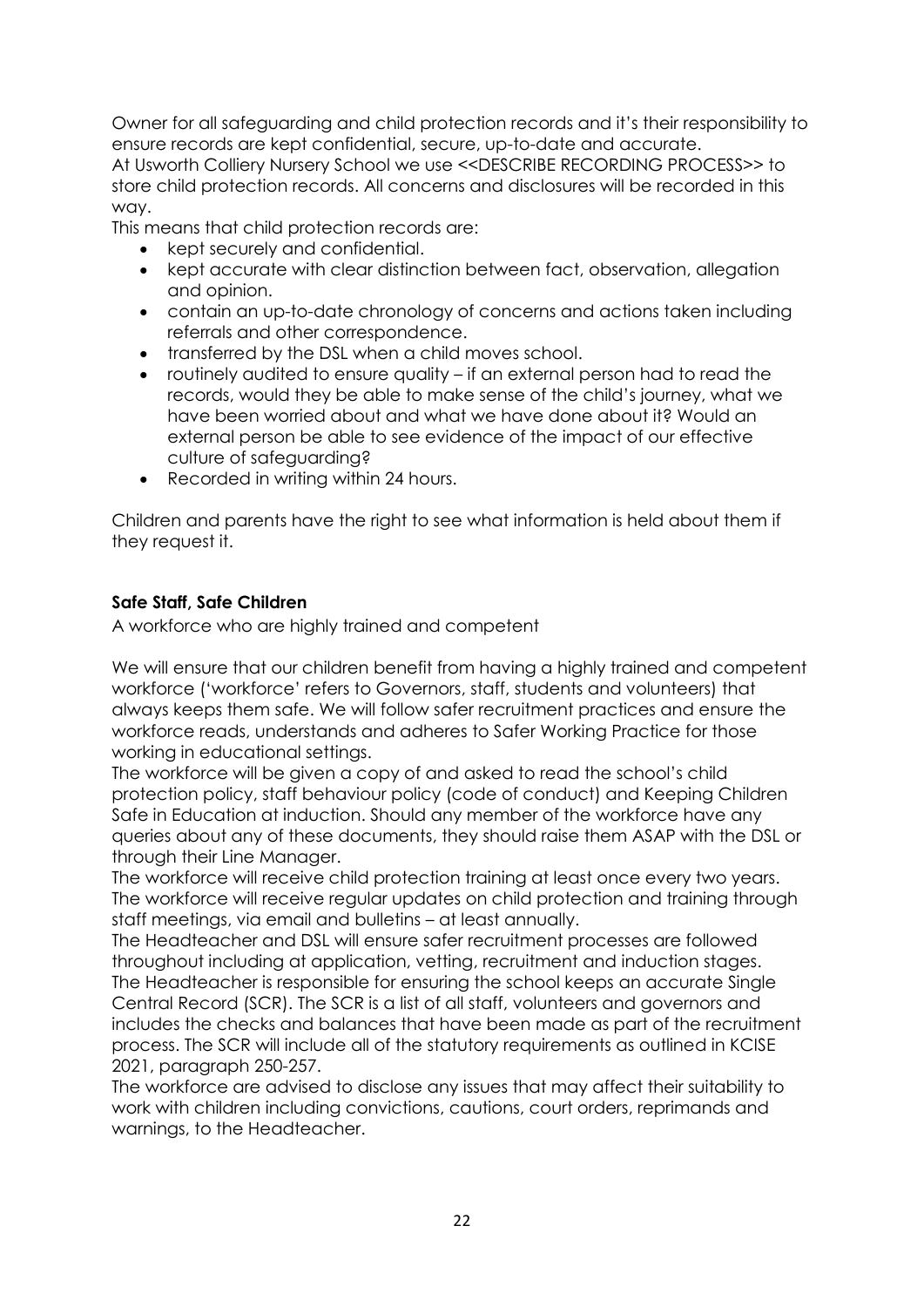<span id="page-22-0"></span>A workforce who behave professionally

We expect all staff to follow the <<school's Code of Conduct>> and the Safer Recruitment Consortium's – [Guidance for safer working practice for those working](https://www.saferrecruitmentconsortium.org/GSWP%20Sept%202019.pdf?__cf_chl_jschl_tk__=939dd47bfe65f38154e995f7c7096f223939f1a5-1597661340-0-Adc4mucIvAnSjr9rOorNqTS5t9BVETmxvBt_9nNBbPFxsjybyVPDcllyof6r5UL5aZe8RdVgvFY6Unil4ZiMWs7GPJ6eB8AxGrh5Dye-GX7kDtf26WvMWDGCqsHPw1n7E8KifAxKSvyB_TL-kQu0T8JcoOLP3gN_juUFGYajSREu5k9dM50sNDZAyzUZPCvaWhigpqsaG83G7UcioTD0vj2WP5YI5nSOSuOwN4M6rg9jk0EZnA0aplw15o9RozVrD60pSXvfsAUplgYJG2VFNYSkIrHbo8Kn6HeCZrApdaGLoX-wsAVjnbPq7CjWsOuoFw)  [with children and young people in education settings.](https://www.saferrecruitmentconsortium.org/GSWP%20Sept%202019.pdf?__cf_chl_jschl_tk__=939dd47bfe65f38154e995f7c7096f223939f1a5-1597661340-0-Adc4mucIvAnSjr9rOorNqTS5t9BVETmxvBt_9nNBbPFxsjybyVPDcllyof6r5UL5aZe8RdVgvFY6Unil4ZiMWs7GPJ6eB8AxGrh5Dye-GX7kDtf26WvMWDGCqsHPw1n7E8KifAxKSvyB_TL-kQu0T8JcoOLP3gN_juUFGYajSREu5k9dM50sNDZAyzUZPCvaWhigpqsaG83G7UcioTD0vj2WP5YI5nSOSuOwN4M6rg9jk0EZnA0aplw15o9RozVrD60pSXvfsAUplgYJG2VFNYSkIrHbo8Kn6HeCZrApdaGLoX-wsAVjnbPq7CjWsOuoFw) All staff should ensure they have read and understood both of those documents and raise any questions with their Line Manager or Headteacher immediately.

New staff will be made aware of the expectations by  $\le$  insert who and expected timescale>>

#### <span id="page-22-1"></span>Safeguarding Training

All staff will be made aware of our systems and procedures on induction. All staff will receive safeguarding and child protection training (including online safety) at least once every two years. In addition to this, staff will receive regular CPD/updates in the form of briefings, meetings and news bulletins.

All staff will be made aware of how to make a referral to Children's Social Care and the Early Help Service.

All staff must complete FGM awareness training and will understand their legal duty under the Mandatory Reporting Duty.

All staff must complete PREVENT awareness training. This is to ensure that they can comply with the legal expectations under the PREVENT duty.

#### <span id="page-22-2"></span>Safer Recruitment

**Usworth Colliery Nursery School** pays full regard to the safer recruitment practices detailed in 'Keeping Children Safe in Education' (2021; Part 3)

Members of the Governing Body and SLT will be trained in safer recruitment practices. There will be a trained person on each interview panel.

We will be forensic when scrutinising applicants, verifying identity and academic or vocational qualifications, obtaining professional and character references,

checking previous employment history, and ensuring that a candidate has the health and physical capacity for the job. References are always obtained,

scrutinised and concerns resolved satisfactorily before appointment is confirmed. It also includes undertaking appropriate checks through the Disclosure and Barring Service (DBS), the barred list checks and prohibition checks (and overseas checks if appropriate), dependent on the role and duties performed, including regulated and non-regulated activity.

All recruitment materials will include reference to **Usworth Colliery Nursery School**'s commitment to safeguarding and promoting the welfare of pupils.

Our policy reflects the requirements as set out in KCSIE 2021 Part Three.

The Headteacher has responsibility for ensuring the Single Central Record (SCR) is kept up to date.

#### <span id="page-22-3"></span>Responding to concerns and allegations against staff

Staff must report any concerns or allegations about a professional's behaviour (including supply staff, volunteers, and contractors) where they may have:

- behaved in a way that has harmed a child or may have harmed a child.
- possibly committed a criminal offence against or related to a child.
- behaved towards a child or children in a way that indicates he or she may pose a risk of harm to children; or
- behaved or may have behaved in a way that indicates they may not be suitable to work with children.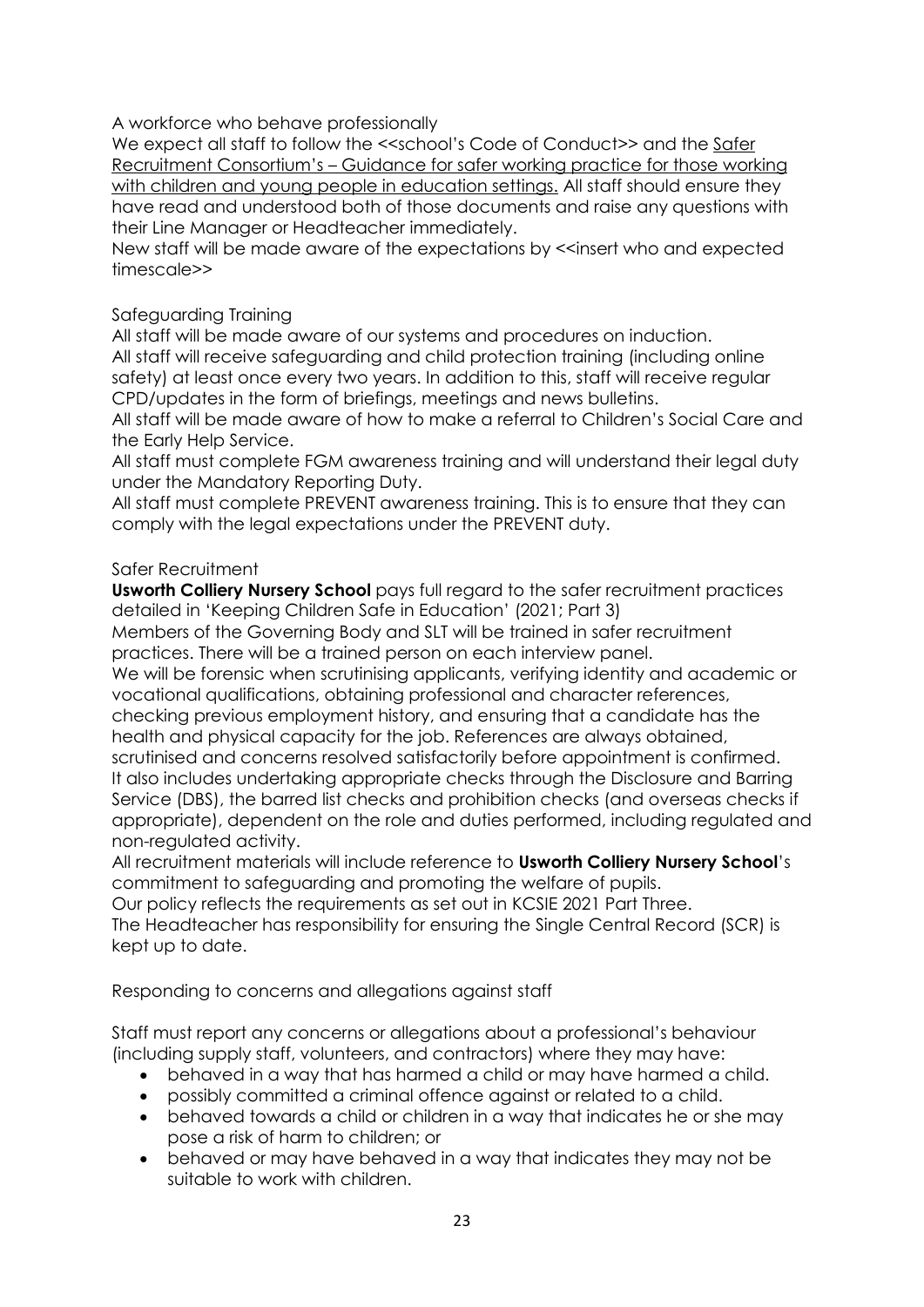Immediate action must be taken:

- Do not speak to the individual it concerns.
- Allegations or concerns about colleagues and visitors must be reported directly to the Head Teacher/Principal who will follow guidance in Keeping Children Safe in Education (2021, Part four: Allegations of abuse made against teachers and other staff).
- If the concern relates to Head Teacher/Principal it should be reported to the Chair of Governors, who will liaise with the Local Authority Designated Officer (LADO) and they will decide on any action required.
- If there is a conflict of interest which inhibits this process of reporting, staff can report directly to the DO.
- If allegations are regarding a member of supply staff, the school will take the lead and progress enquiries with the DO, whilst continuing to engage and work with the employment agency.
- Allegations regarding foster carers or anyone in a position of trust working or volunteering with children should be referred to the DO on the day that the allegation is reported. The allocated social worker should also be informed on the day. The school should not undertake any investigation unless the DO advises this.

#### <span id="page-23-0"></span>Low level concerns

This should be read in conjunction with the staff code of conduct and Keeping Children Safe in Education (2021, Part 4).

It is essential we have a culture where all concerns about adults are shared with the right person so they can be recorded and dealt with appropriately.

A low level concern is not insignificant. This process should be used in events where a concern about professional conduct does not meet the threshold set above. Low level concerns, no matter how small should be shared with the DSL as soon as possible. This incudes when a member of staff:

- is inconsistent with the staff code of conduct, inside or outside of work; and
- does not meet the allegations threshold or is otherwise not considered serious enough to consider a referral to the DO.

Examples of such behaviour could include, but are not limited to:

- being over friendly with children.
- having favourites.
- taking photographs of children on their mobile phone.
- engaging with a child on a one-to-one basis in a secluded area or behind a closed door.
- using inappropriate sexualised, intimidating or offensive language.

Reports should be made to the DSL/Deputy DSL (or the head teacher/principal if it is regarding the DSL).

Usworth Colliery Nursery School creates an environment where staff are encouraged and feel confident to self-refer where they have found themselves in a situation. The DSL will address unprofessional behaviour and support the individual to correct it at an early stage providing a responsive, sensitive, and proportionate handling of such concerns when they are raised. Review and correct any deficits in the setting's safeguarding system.

<span id="page-23-1"></span>Whistleblowing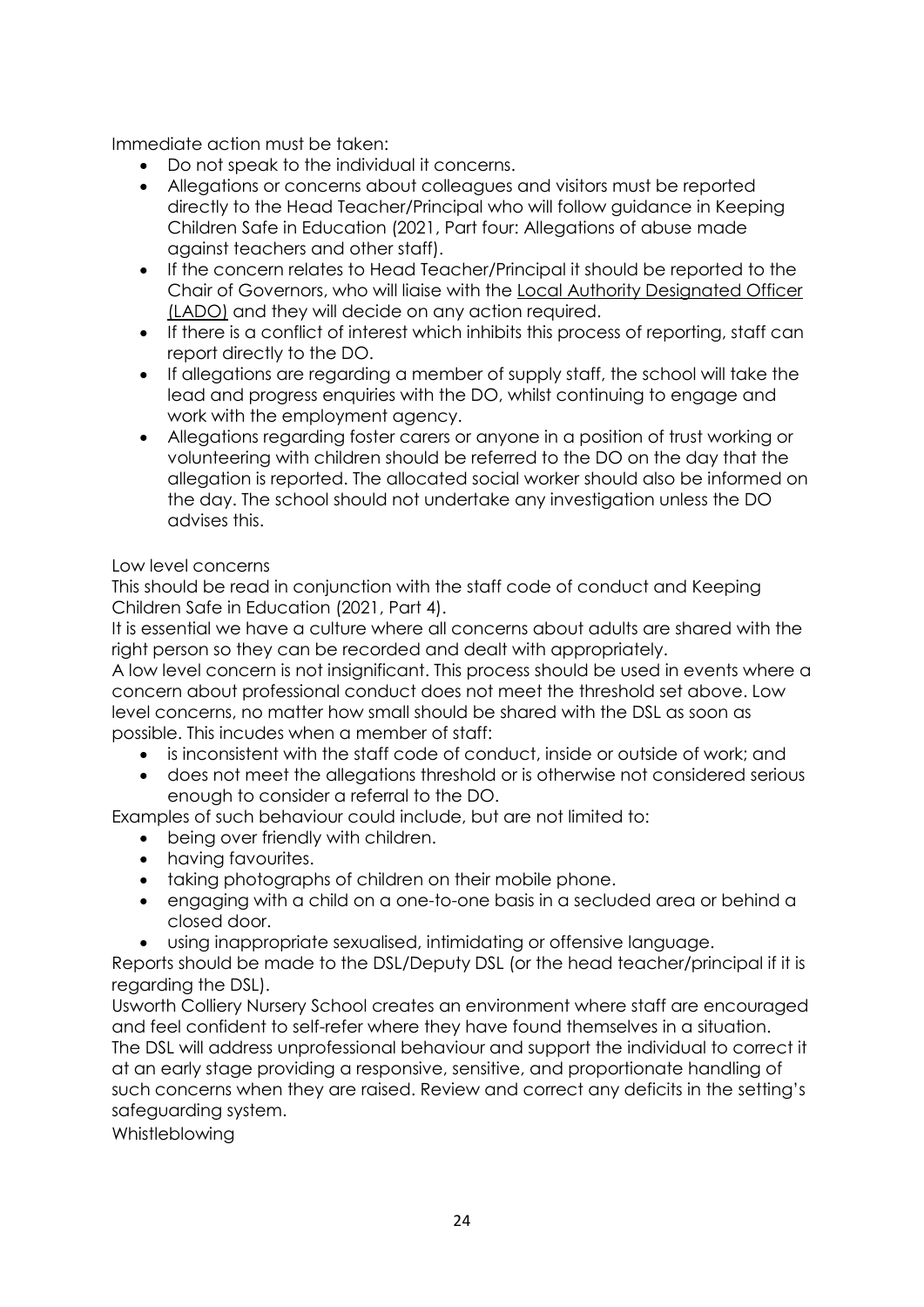Governors and the Senior Leadership Team are committed to creating a culture of 'it could happen here' and welcome challenge, when required. We also want the best outcomes for all our children. When a member of staff is concerned that we are not dealing with safeguarding appropriately or feel children are unsafe at this school, those staff have a duty to do something about it.

When staff are concerned about a child's safety and feel the school is not acting appropriately, the member of staff should follow the school's whistleblowing policy. <<Insert link>> Doing nothing is not an option. Speak to your Line Manager, the Headteacher, the DSL, the Chair of Governors or the Link Governor for Safeguarding. When staff don't feel able to raise the issue within school, they are able to contact the NSPCC's Whistleblowing Hotline by calling 0800 028 0285 – line is available from 8:00 AM to 8:00 PM, Monday to Friday or emailing: [help@nspcc.org.uk](mailto:help@nspcc.org.uk)

# <span id="page-24-0"></span>Supervision

Responding to child protection concerns can affect anyone. Any member of staff who is affected by issues arising from child protection concerns can seek support from the DSL.

The school will provide appropriate supervision and support for all members of staff to ensure that:

- All staff are able to carry out their responsibilities in relation to safeguarding and child protection
- Staff are able to create an environment where everyone is able to raise concerns and feel supported in their safeguarding role
- All staff have regular reviews of their own practice, so they can improve over time.

<<Describe your arrangements for supervision of the DSL here>>

When supervision is provided to the DSL/DDSL in relation to a specific case, details of this supervision are recorded within the child's case file.

#### <span id="page-24-1"></span>**How we will work with others**

#### <span id="page-24-2"></span>Children

We want children to:

- feel safe, equal and protected.
- feel listen to.
- contribute to the development of school policies and be aware of why we have a child protection policy and what it means.
- seek help from a trusted adult when things go wrong.
- tell a trusted adult if they are worried about someone else.
- take responsibility for keeping themselves safe (age and ability appropriate.)
- keep themselves and other safe online.

#### <span id="page-24-3"></span>Parents

We want parents to:

- read and understand school policies if you have any questions, please contact the school directly.
- encourage their children to follow to school policies.
- discuss safeguarding issues with their children and teach them how to keep themselves safe.
- support the school in all of its safeguarding approaches and activities.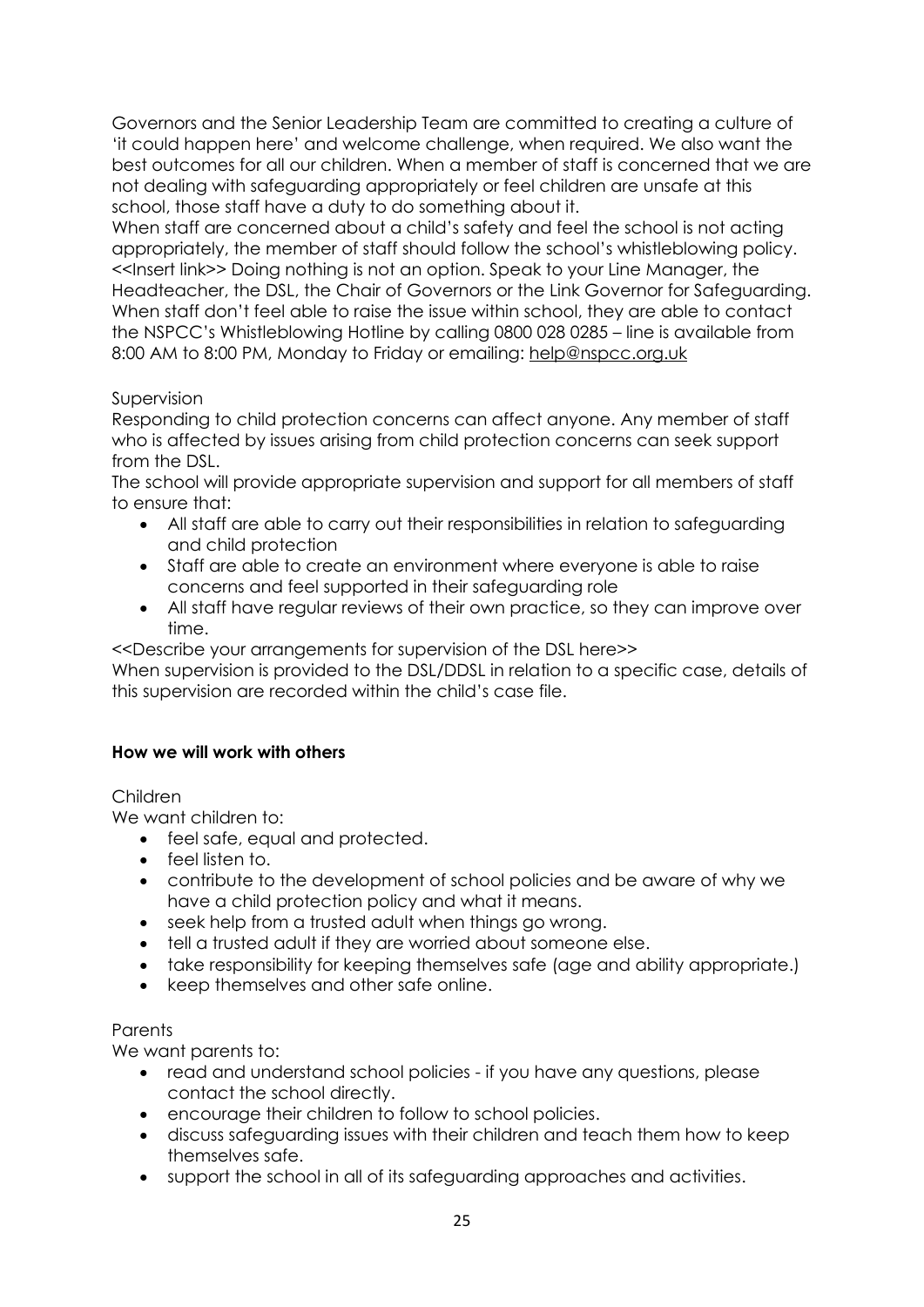- reinforce the keeping safe messages at home.
- identify any changes in behaviour.
- ensure their children are safe online.
- seek support form school or other agencies when required.
- understand the school staff have a duty to protect children and MUST follow procedures.

<span id="page-25-0"></span>Police

- When a child is suffering or likely to suffer harm, if it's appropriate, we will inform the Police immediately.
- We will develop good positive working relationship with our local Neighbourhood Policing Team and share intelligence where appropriate.
- We will report all suspected / disclosed cases of Female Genital Mutilation (FMG) to Police.
- We will use the [NPCC 'When to call the police –](https://www.npcc.police.uk/documents/Children%20and%20Young%20people/When%20to%20call%20the%20police%20guidance%20for%20schools%20and%20colleges.pdf) Guide for Schools and [colleges'](https://www.npcc.police.uk/documents/Children%20and%20Young%20people/When%20to%20call%20the%20police%20guidance%20for%20schools%20and%20colleges.pdf) to identify other situations where it is appreciate/necessary to call Police.

<span id="page-25-1"></span>Children's Social Care

- When we suspect a child has suffered or is at risk of suffering abuse we will contact Together for Children's – Social Care.
- We will refer all concerns to the Initial Contact and Referral Team (ICRT). In the most urgent cases, this will be done by phone. All referrals to ICRT will be followed by a written referral.
- The DSL is responsible for recording all referrals and recording the outcome of any referrals.
- We will have a positive professional relationship with Children's Social Care and work together to safeguard pupils. When we have a dispute, we will follow [the SSCP Resolving Professional Disagreements Escalation Protocol.](https://www.proceduresonline.com/nesubregion/files/sundlnd_escalation_chall.pdf)

<span id="page-25-2"></span>Sunderland Safeguarding Children Partnership

- The DSL will act as the Single Point of Contact for the three statutory safeguarding partners (police, health and the local authority/Together for Children). We will work closely with the SSCP who coordinates the work of the three statutory partners.
- We will take part in forums and consultations led by the SSCP and when required, make suggestions around how practice can be improved.
- We will complete and submit the Section 157/175 audit when requested.

<span id="page-25-3"></span>School Improvement Officer (Safeguarding)

 The TfC School Improvement Service will provide the school with high quality safeguarding support, advice and guidance that meets the needs of the school and its pupils.

<span id="page-25-4"></span>Letting other organisations use our premises

- When other groups wish to use our premises, we will seek written assurances that the organisation have the appropriate policies and procedures in place regarding safeguarding and child protection and that the relevant safeguarding checks have been made in respect of staff and volunteers.
- When services or activities are provided by the school this child protection will apply. When services or activities are provided separately by another body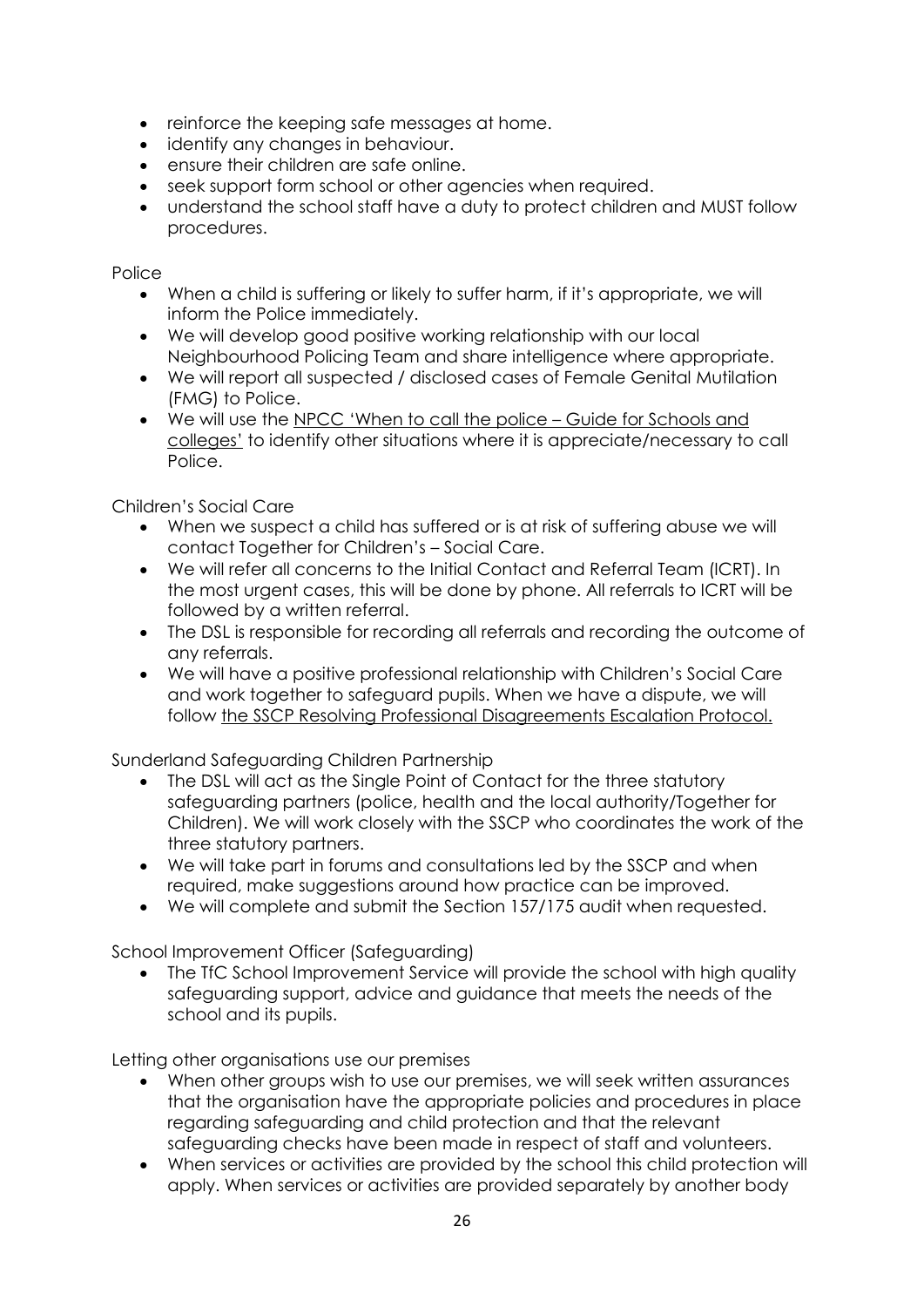the governing body will seek assurance that the organisation concerned has appropriate safeguarding and child protection policies and procedures in place (including inspecting these as needed); and ensure that there are arrangements in place to liaise with the school or college on these matters where appropriate.

 The governing body will ensure safeguarding requirements are included in any transfer of control agreement (i.e. lease or hire agreement), as a condition of use and occupation of the premises; and that failure to comply with this would lead to termination of the agreement.

### <span id="page-26-0"></span>**What's the statutory framework?**

[Allegations of Abuse Against Teachers and Other Staff \(2012\)](https://www.gov.uk/government/publications/allegations-of-abuse-against-teachers-and-non-teaching-staff)  Child Sexual Exploitation – [definition and guide \(2017\)](https://assets.publishing.service.gov.uk/government/uploads/system/uploads/attachment_data/file/591903/CSE_Guidance_Core_Document_13.02.2017.pdf) [Children Act 2004](https://www.legislation.gov.uk/ukpga/2004/31/contents) [Children's Act 1989](https://www.legislation.gov.uk/ukpga/1989/41/contents) [Criminal Exploitation of children and vulnerable adults \(2018\)](https://assets.publishing.service.gov.uk/government/uploads/system/uploads/attachment_data/file/863323/HOCountyLinesGuidance_-_Sept2018.pdf) [Early years foundation stage statutory framework \(EYFS\) \(2018\)](https://www.gov.uk/government/publications/early-years-foundation-stage-framework--2) [Education Act 2002](https://www.legislation.gov.uk/ukpga/2002/32/contents) [Education Inspection Framework \(2019\)](https://www.gov.uk/government/publications/education-inspection-framework) [FGM \(Multi-agency statutory guidance on FGM\)](https://assets.publishing.service.gov.uk/government/uploads/system/uploads/attachment_data/file/905125/6-1914-HO-Multi_Agency_Statutory_Guidance_on_FGM__-_MASTER_V7_-_FINAL__July_2020.pdf)  [General Data Protection Legislation \(2018\)](https://ec.europa.eu/commission/priorities/justice-and-fundamental-rights/data-protection/2018-reform-eu-data-protection-rules_en)  [Information Sharing Advice for practitioners \(2018\)](https://assets.publishing.service.gov.uk/government/uploads/system/uploads/attachment_data/file/721581/Information_sharing_advice_practitioners_safeguarding_services.pdf) [Inspecting Safeguarding in early years, education and skills settings \(2019\)](https://assets.publishing.service.gov.uk/government/uploads/system/uploads/attachment_data/file/828763/Inspecting_safeguarding_in_early_years__education_and_skills.pdf) [Keeping Children Safe in Education \(2021\)](https://assets.publishing.service.gov.uk/government/uploads/system/uploads/attachment_data/file/1007260/Keeping_children_safe_in_education_2021.pdf) Mental Health & [Behaviour in Schools.](https://www.gov.uk/government/publications/mental-health-and-behaviour-in-schools--2)  [PREVENT Duty Guidance for England and Wales \(2015\)](https://assets.publishing.service.gov.uk/government/uploads/system/uploads/attachment_data/file/439598/prevent-duty-departmental-advice-v6.pdf) [Relationships education, relationships and sex education \(RSE\) and health](https://www.gov.uk/government/publications/relationships-education-relationships-and-sex-education-rse-and-health-education)  [education \(2019\)](https://www.gov.uk/government/publications/relationships-education-relationships-and-sex-education-rse-and-health-education) [Safeguarding disabled children](https://assets.publishing.service.gov.uk/government/uploads/system/uploads/attachment_data/file/190544/00374-2009DOM-EN.pdf) [Safer Working Practice for Adults who work with Children and Young People in](https://www.saferrecruitmentconsortium.org/GSWP%20Sept%202019.pdf)  [Education Settings \(2019\)](https://www.saferrecruitmentconsortium.org/GSWP%20Sept%202019.pdf) [Sexual violence and sexual harassment between children in schools and colleges](https://www.gov.uk/government/publications/sexual-violence-and-sexual-harassment-between-children-in-schools-and-colleges)  [\(2021\)](https://www.gov.uk/government/publications/sexual-violence-and-sexual-harassment-between-children-in-schools-and-colleges) Statutory guidance on [children who run away or go missing from home or care](https://assets.publishing.service.gov.uk/government/uploads/system/uploads/attachment_data/file/307867/Statutory_Guidance_-_Missing_from_care__3_.pdf)  [The Right to Choose: Multi-agency guidance for dealing with forced marriage](https://assets.publishing.service.gov.uk/government/uploads/system/uploads/attachment_data/file/322310/HMG_Statutory_Guidance_publication_180614_Final.pdf)  [What to do if you're worried a](https://assets.publishing.service.gov.uk/government/uploads/system/uploads/attachment_data/file/419604/What_to_do_if_you_re_worried_a_child_is_being_abused.pdf) child is being abused (2015) [Working Together to Safeguard Children \(2018\)](https://assets.publishing.service.gov.uk/government/uploads/system/uploads/attachment_data/file/779401/Working_Together_to_Safeguard-Children.pdf) [Youth Produced Sexual Imagery Guidance \(Sexting in schools and colleges\)](https://www.gov.uk/government/publications/sexting-in-schools-and-colleges) 

#### <span id="page-26-1"></span>**Where to go for further information**

| <<< <ra>Links to your other policies&gt;&gt;</ra> |          |                                                                   |
|---------------------------------------------------|----------|-------------------------------------------------------------------|
| <b>Policy</b>                                     |          | Review cycle Approval level                                       |
| Data protection                                   | annually | Recommended Governing body, individual<br>governor or headteacher |